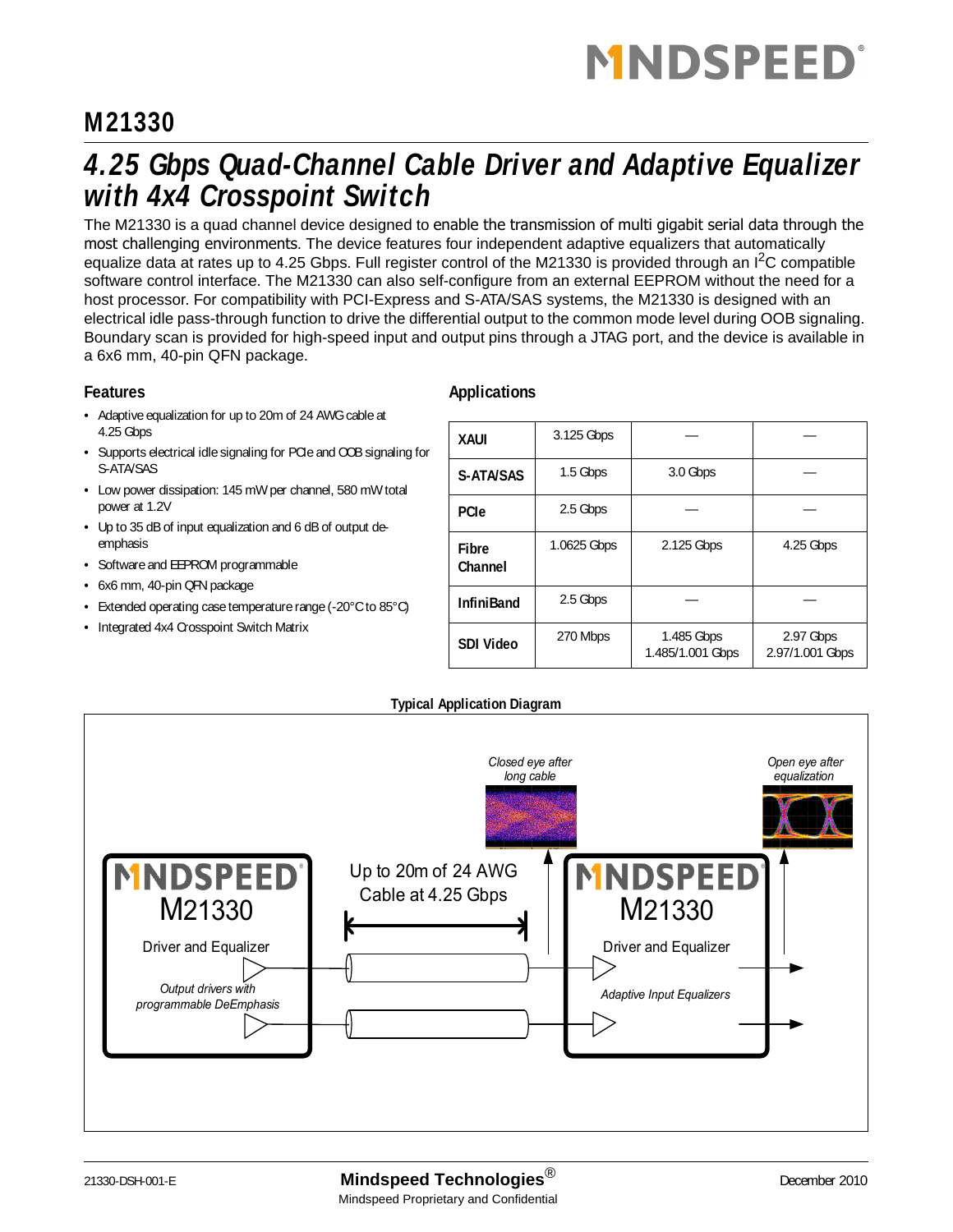### **Ordering Information**

| <b>Part Number</b>                                                                           | Package                                                                                                                                  | <b>Operating Case Temperature</b>   |
|----------------------------------------------------------------------------------------------|------------------------------------------------------------------------------------------------------------------------------------------|-------------------------------------|
| M21330G-14*                                                                                  | 6x6 mm, 40 pin QFN package                                                                                                               | -20 $^{\circ}$ C to 85 $^{\circ}$ C |
| information. The RoHS compliant devices are backwards compatible with 225°C reflow profiles. | * The letter "G" designator after the part number indicates that the device is RoHS compliant. Refer to www.mindspeed.com for additional |                                     |

### **Revision History**

| <b>Revision</b> | Level    | Date          | <b>Description</b>                                                                                                                                                                                                                                                                                                                                                                                                                                                                           |
|-----------------|----------|---------------|----------------------------------------------------------------------------------------------------------------------------------------------------------------------------------------------------------------------------------------------------------------------------------------------------------------------------------------------------------------------------------------------------------------------------------------------------------------------------------------------|
| E               | Released | December 2010 | Updated control pin type definitions to define inputs and outputs in Table 3-1.                                                                                                                                                                                                                                                                                                                                                                                                              |
| D               | Released | August 2010   | Updated the Marking Diagram to add legend.<br>Updated Package Outline Drawing to match new package and height requirements (Figure 3-1).<br>Corrected input equalization note on registers 04h and 05h to read "1111" instead of "111" for the lowest<br>setting.<br>Removed 3.4 MHz I <sup>2</sup> C data rate and reduced capacitor bus loading to 100 µF and 400 µF (Section 5.12).<br>Updated MIC system diagram quazi master $1^2C$ address to match documentation (0x50) (Figure 5-4). |
| C.              | Released | May 2010      | Section 5.1 rewritten to include EEPROM timing information.<br>Added timing diagram (Figure 5-2).<br>Section 5.13 rewritten.<br>Added Figure 5-4.                                                                                                                                                                                                                                                                                                                                            |
| B               | Released | August 2009   | Refer to prior revision for details on data sheet changes.                                                                                                                                                                                                                                                                                                                                                                                                                                   |
| Α               | Released | January 2009  | Initial release.                                                                                                                                                                                                                                                                                                                                                                                                                                                                             |

#### **M21330 Marking Diagram**

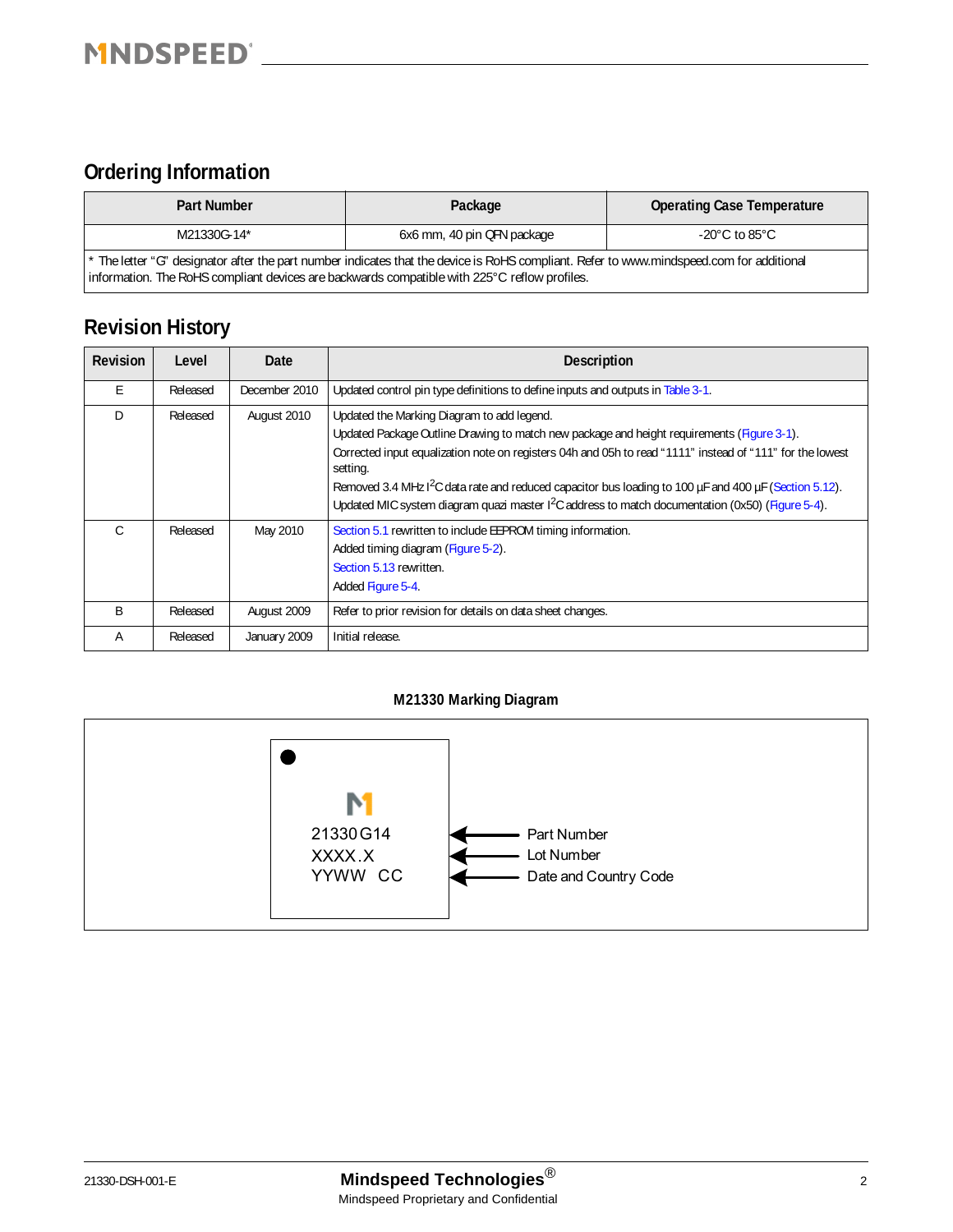

| Symbol              | Parameter                                                                                                           | <b>Minimum</b> | <b>Maximum</b> | Unit        |
|---------------------|---------------------------------------------------------------------------------------------------------------------|----------------|----------------|-------------|
| AV <sub>DDIO</sub>  | Analog I/O power supply voltage                                                                                     |                | 2.1            | V           |
| V <sub>DDCORE</sub> | Core power supply voltage                                                                                           |                | 1.5            | $\vee$      |
| DV <sub>DDIO</sub>  | Digital I/O power supply voltage                                                                                    |                | 3.6            | V           |
| T <sub>STORE</sub>  | Storage Temperature                                                                                                 | $-65$          | 150            | $^{\circ}C$ |
| $V_{ESD, HBM}$      | Electrostatic discharge voltage (HBM)                                                                               |                | 2000           | $\vee$      |
| $V_{ESD, CDM}$      | Electrostatic discharge voltage (CDM)                                                                               |                | 500            | V           |
| <b>NOTES:</b>       |                                                                                                                     |                |                |             |
|                     | Exposure of the device beyond the minimum/maximum limits may cause permanent damage.                                |                |                |             |
|                     | Limits listed in the above table are stress limits only, and do not imply functional operation within these limits. |                |                |             |

#### *Table 1-1. Absolute Maximum Ratings*

*Table 1-2. Recommended Operating Conditions*

| Symbol               | Parameter                                                | <b>Minimum</b> | <b>Typical</b> | <b>Maximum</b> | <b>Unit</b>   |
|----------------------|----------------------------------------------------------|----------------|----------------|----------------|---------------|
| AV <sub>DDIO</sub>   | Analog I/O power supply voltage                          | 1.14           | 1.2, 1.8       | 1.89           | V             |
| V <sub>DDCORE</sub>  | Core power supply voltage                                | 1.14           | 1.2            | 1.26           | $\vee$        |
| DV <sub>DDIO</sub>   | Digital I/O power supply voltage                         | 2.37           | 2.5.3.3        | 3.47           |               |
| $T_{\mathsf{CASE}}$  | Case Temperature                                         | $-20$          |                | 85             | °C            |
| $\theta_{JA}$        | Junction to ambient thermal resistance (no airflow)      |                | 34.4           |                | $\degree$ C/W |
| $\theta_{JA}$        | Junction to ambient thermal resistance (2.5 m/s airflow) |                | 26.9           |                | $\degree$ C/W |
| $\theta_{\text{JC}}$ | Junction to case thermal resistance                      |                | 3.3            |                | $\degree$ C/W |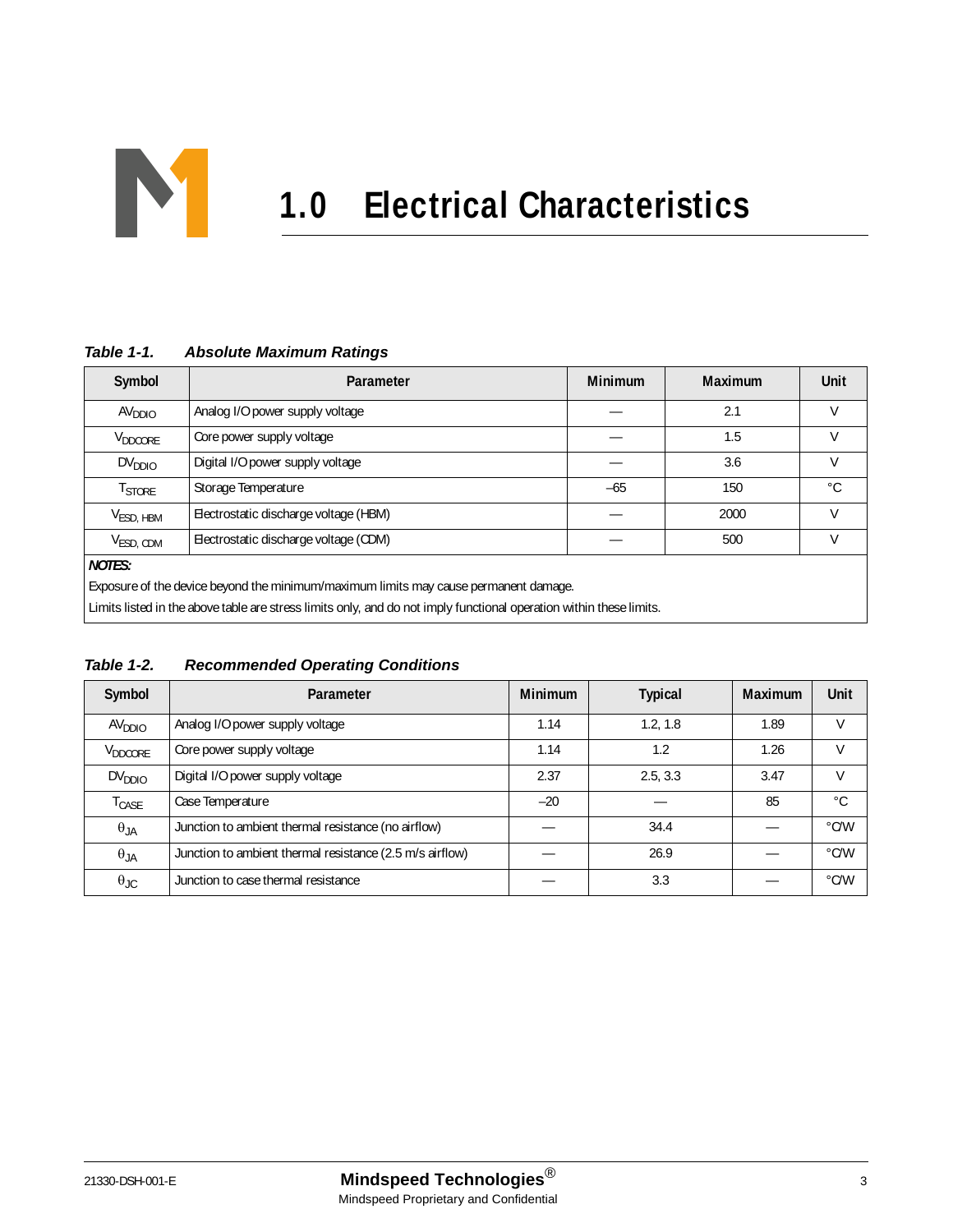| Symbol               | Parameter                                            | <b>Note</b> | <b>Minimum</b> | <b>Typical</b> | Maximum | Unit |
|----------------------|------------------------------------------------------|-------------|----------------|----------------|---------|------|
| Al <sub>DDIO</sub>   | Analog I/O power supply current $(AV_{DDIO} = 1.2V)$ |             |                | 70             | 80      | mA   |
| AI <sub>DDIO</sub>   | Analog I/O power supply current $(AVDDIO = 1.8V)$    | C.          |                | 130            | 150     | mA   |
| AI <sub>DDCORE</sub> | Core power supply current $(AV_{DDIO} = 1.8V)$       | 2           |                | 440            | 530     | mA   |
| DI <sub>DDIO</sub>   | Digital I/O power supply current                     |             |                | 2              |         | mA   |
| P <sub>TOTAL</sub>   | Total power dissipation $(AVDDIO=1.2V)$              | 1, 3        |                | 580            | 735     | mW   |
| P <sub>TOTAL</sub>   | Total power dissipation (AV <sub>DDIO</sub> =1.8V)   | 2, 3        |                | 765            | 955     | mW   |
| $ - - -$             |                                                      |             |                |                |         |      |

#### *Table 1-3. Power Consumption Specifications*

*NOTES:*

1. Valid with nominal (800 mV<sub>PPD</sub>) output swing for all channels.

2. Valid with maximum (1500 mV<sub>PPD</sub>) output swing on all channels.

3. Typical calculated with nominal current and voltage. Maximum calculated with maximum current and 5% over voltage.

Unless noted otherwise, specifications in this section are valid with  $AV_{DDIO} = 1.8V$ , 25°C case temperature, 800 mV<sub>PP</sub> differential input voltage swing, nominal (800 mV<sub>PPD</sub>) output swing level PRBS 2<sup>15</sup> - 1 test pattern at 4.25 Gbps,  $R_{\text{LOAD}} = 50\Omega$ , short traces and/or cables.

| Symbol                 | Parameter                                                                                                       | <b>Note</b> | <b>Minimum</b>          | <b>Typical</b>           | <b>Maximum</b>                   | <b>Unit</b>       |
|------------------------|-----------------------------------------------------------------------------------------------------------------|-------------|-------------------------|--------------------------|----------------------------------|-------------------|
| <b>DR</b>              | NRZ Data Rate                                                                                                   |             | 100                     |                          | 4250                             | <b>Mbps</b>       |
| $V_{IN}$               | Input p-p differential voltage swing (AC-Coupled),<br>voltage measured at the device input                      |             | 200                     |                          | 2000                             | mV                |
| $V_{L}$                | Input launch amplitude (Voltage used to drive a signal<br>across 40" of FR-4 trace)                             |             | 500                     |                          |                                  | $mV_{PPD}$        |
| $V_{L}$                | Input launch amplitude (Voltage used to drive a signal<br>across 40" of FR-4 trace, pathological video pattern) |             | 700                     |                          |                                  | $mV_{PPD}$        |
| R <sub>TERM</sub>      | PCML Input differential input impedance termination                                                             |             | 80                      | 100                      | 120                              | $\Omega$          |
| $V_{OH}$               | PCML single ended output logic-high                                                                             |             | $AVDDIO - 0.05$         | $\overline{\phantom{0}}$ | AV <sub>DDO</sub>                | V                 |
| $V_{OD}$               | PCML p-p differential output swing                                                                              | 1, 2, 3, 6  | 350                     |                          | 1750                             | mV                |
| $t_R/t_F$              | PCML output rise/fall time (20-80%)                                                                             | 6           |                         | 60                       |                                  | ps                |
| $t_{DJ}$               | Deterministic output jitter                                                                                     | 4           |                         | 35                       | 200                              | mUI               |
| $t_{RJ}$               | Random output jitter                                                                                            | 4           |                         | 6                        | 9                                | mUI<br><b>RMS</b> |
| $t_{PD}$               | Propagation delay                                                                                               |             |                         | 1                        |                                  | ns                |
| t <sub>SKEW</sub> , CH | Channel to Channel Skew                                                                                         |             |                         | 100                      |                                  | ps                |
| $V_{\text{IH}}$        | CMOS Input logic high                                                                                           |             | $0.85 \times DV_{DDIO}$ |                          |                                  | V                 |
| $V_{IF}$               | CMOS input logic floating state                                                                                 |             | $0.25 \times DVDDIO$    |                          | $0.75 \times DV_{DDIO}$          | V                 |
| $V_{IL}$               | CMOS input logic low                                                                                            |             |                         |                          | $0.15 \times DV$ <sub>DDIO</sub> | V                 |

#### *Table 1-4. Input/Output Electrical Characteristics (1 of 2)*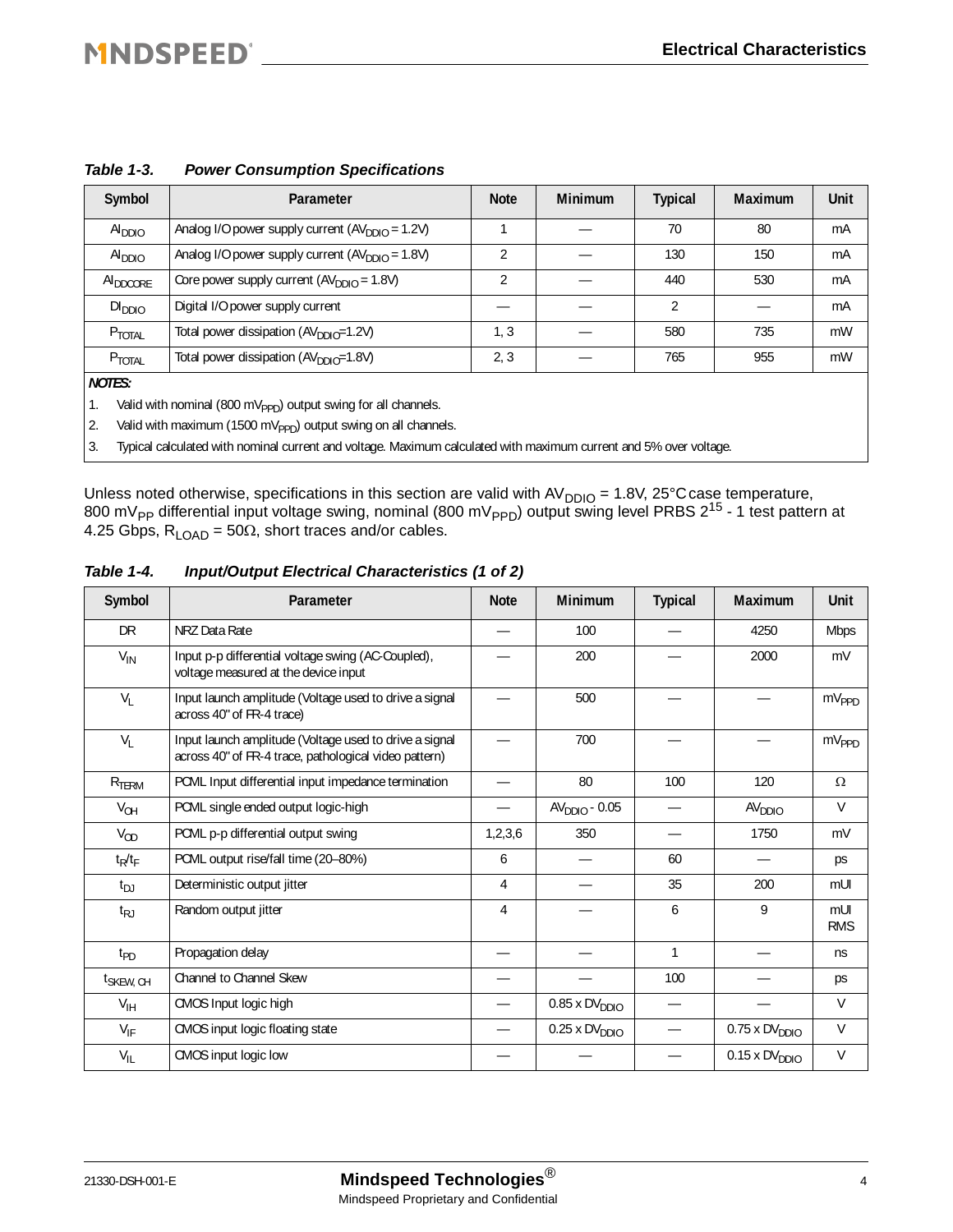|    | Symbol        | Parameter                                                                                                      | <b>Note</b> | <b>Minimum</b>       | <b>Typical</b> | Maximum              | Unit |
|----|---------------|----------------------------------------------------------------------------------------------------------------|-------------|----------------------|----------------|----------------------|------|
|    | $V_{OH}$      | CMOS output logic high                                                                                         | 5           | $0.85 \times DVDDIO$ |                |                      | V    |
|    | $V_{OL}$      | CMOS output logic low                                                                                          | 5           |                      |                | $0.15 \times DVDDIO$ | V    |
|    | <b>NOTES:</b> |                                                                                                                |             |                      |                |                      |      |
| 1. |               | $AVDDO$ must be 1.8V to achieve higher than 800 mV output swing.                                               |             |                      |                |                      |      |
| 2. |               | Output swing is specified with output de-emphasis disabled.                                                    |             |                      |                |                      |      |
| 3. |               | Six output swing levels can be selected. Refer to Figure 2-5 for typical output swing levels for each setting. |             |                      |                |                      |      |
| 4. |               | Additive output jitter with minimal media length                                                               |             |                      |                |                      |      |
| 5. |               | Two-wire serial interface can drive 400 pF @ 100 kHz and 100 pF @ 400 kHz.                                     |             |                      |                |                      |      |
| 6. |               | Measured using a CID pattern with a minimum CID length of 10 bits.                                             |             |                      |                |                      |      |

*Table 1-4. Input/Output Electrical Characteristics (2 of 2)*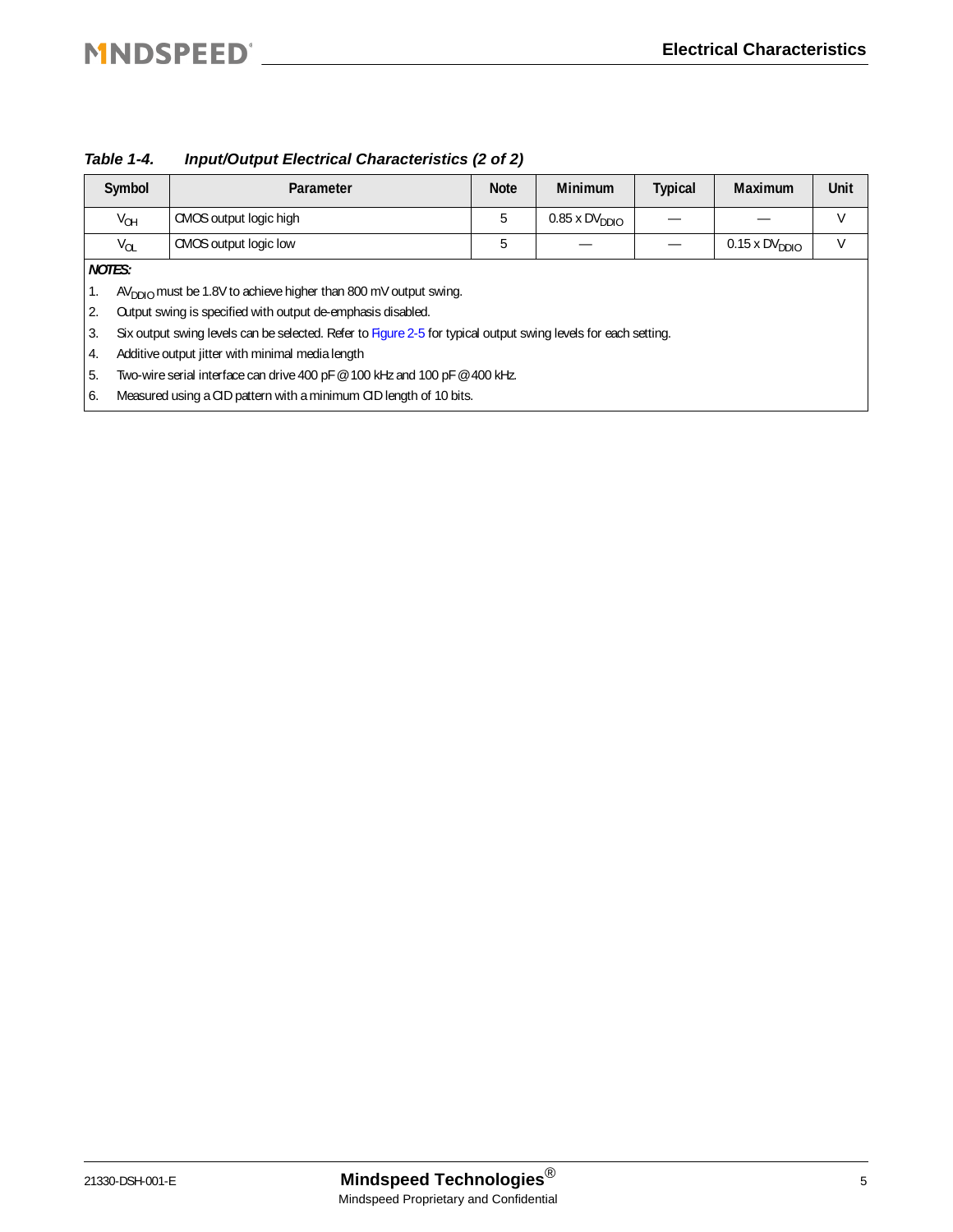

Unless noted otherwise, test conditions in this section are:  $AV_{DDIO} = 1.8V, 25^{\circ}$ C case temperature, 800 mV differential input data swing, nominal (800 mV<sub>PPD</sub>) output swing, PRBS 2<sup>15</sup> - 1 test pattern at 4.25 Gbps, R<sub>LOAD</sub> = 50Ω, short traces and/or cables.





*Figure 2-2. Eye Diagram after 15m of 24 AWG Cable at 4.25 Gbps*



*Figure 2-3. Eye Diagram at 4.25 Gbps*



*Figure 2-4. Eye Diagram after Equalizing 15m 24 AWG Cable at 4.25 Gbps*

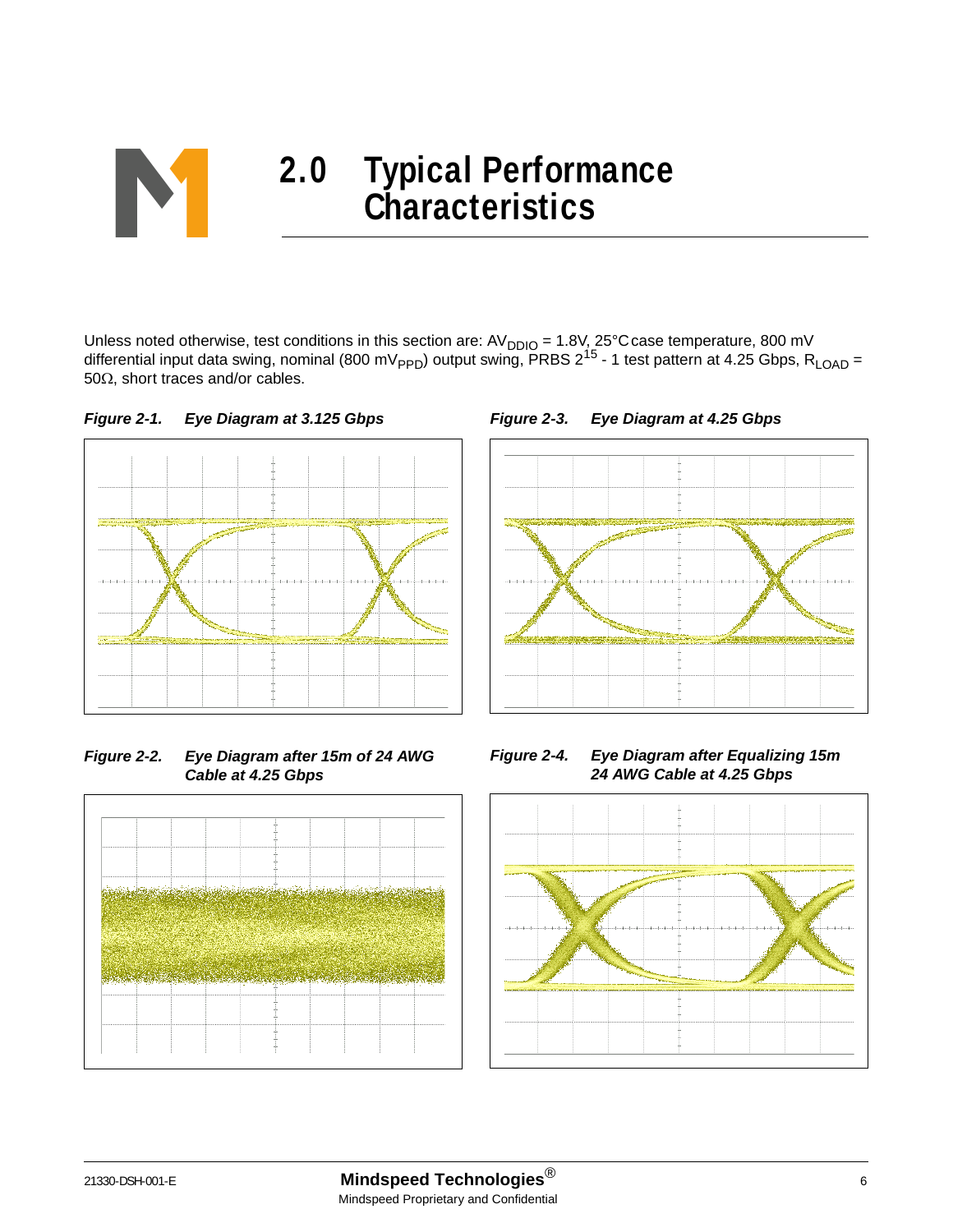<span id="page-6-0"></span>*Figure 2-5. Differential Output Swing vs. OutctrlN[7:5] Setting as a Function of AVDDIO*



#### *Figure 2-6. Random Jitter Distribution*



#### *Figure 2-7. Output Waveform With COMWAKE OOB Signal*



#### *Figure 2-8. Jitter vs. Data Rate as a Function of 24 AWG Cable Length*

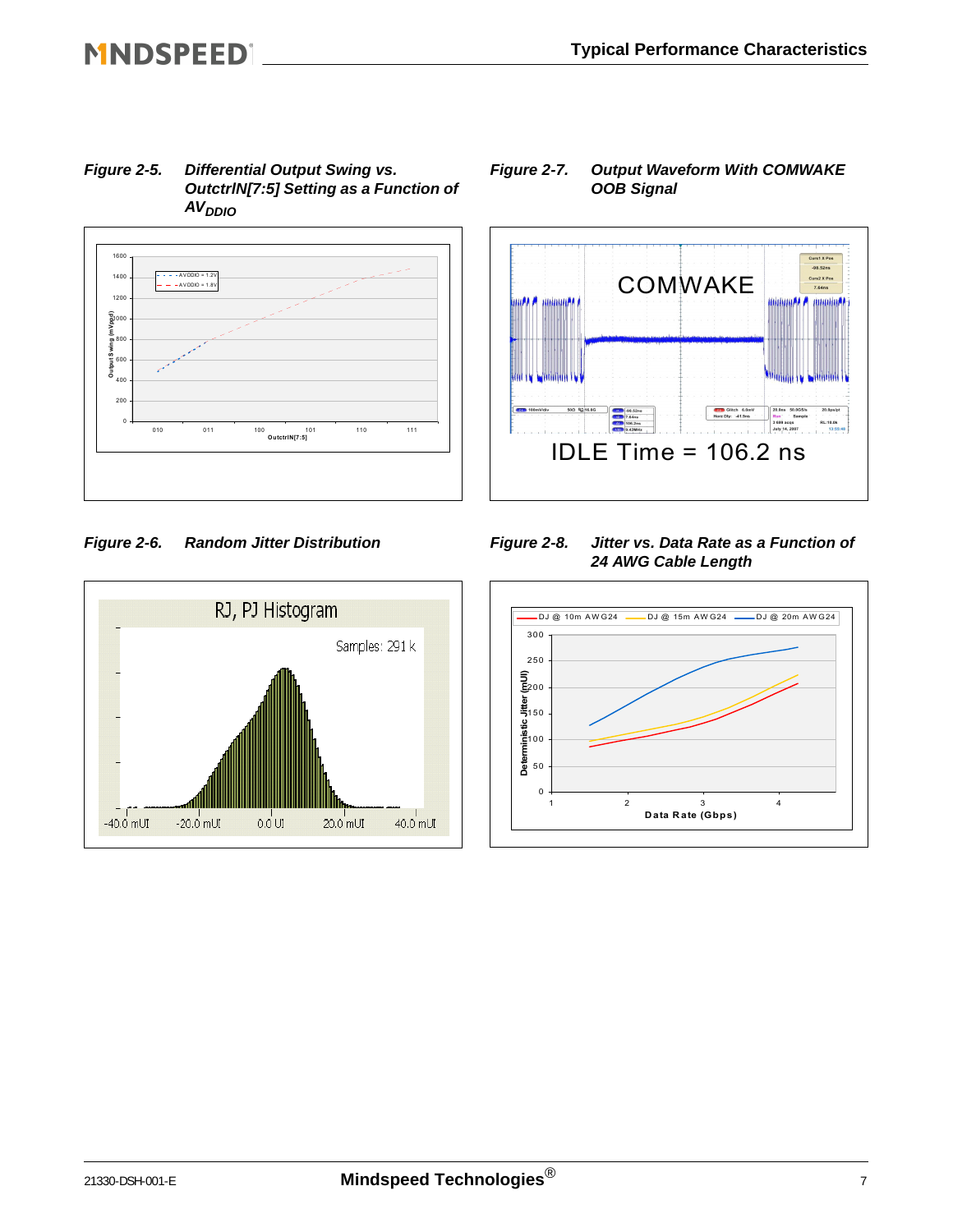## **MNDSPEED**|



#### *Figure 2-9. Bathtub Curve Figure 2-10. Deterministic Jitter vs. Launch Amplitude as a Function of Data Rate (After Equalizing 10m 24 AWG Cable)*

*Figure 2-11. Input Equalization Test Setup Utilizing CX4 Cables*

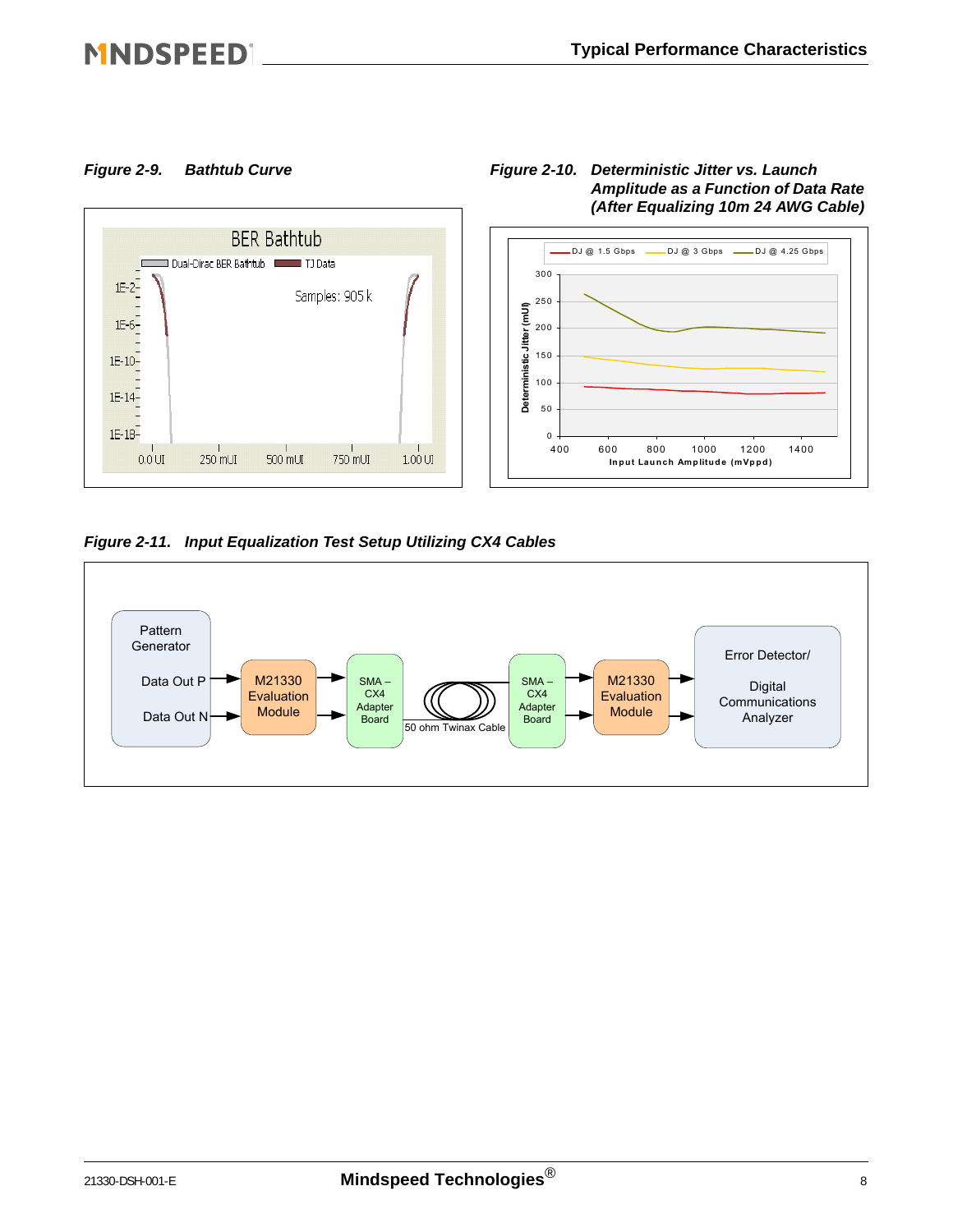

The M21330 is assembled in a 6 x 6 mm, 40-pin QFN package. The package paddle is used to provide the device ground connection as well as a thermal path.



<span id="page-8-0"></span>

#### 21330-DSH-001-E **Mindspeed Technologies**® <sup>9</sup> Mindspeed Proprietary and Confidential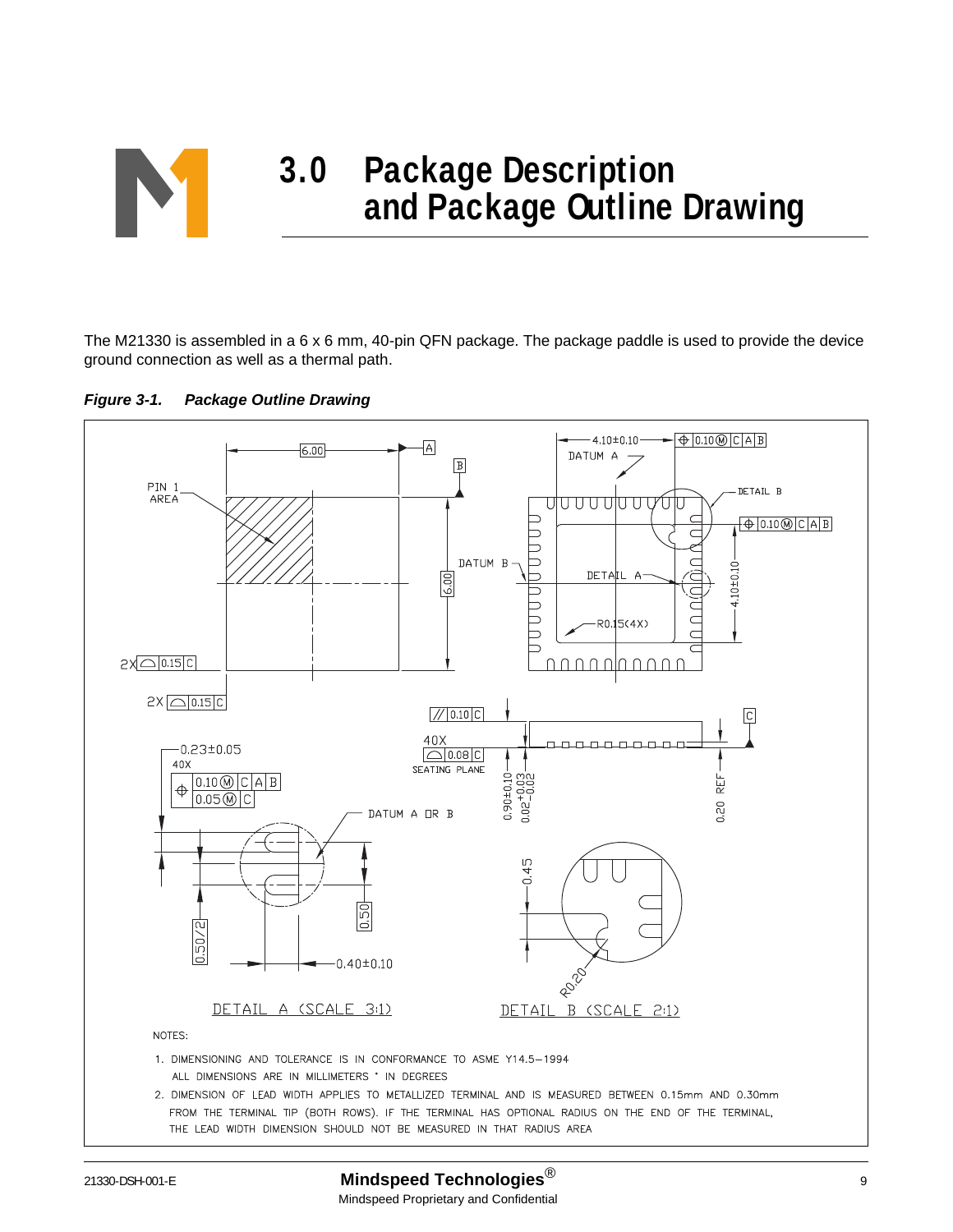### **MNDSPEED®**



*Figure 3-2. Pinout Diagram (Top View Shown)*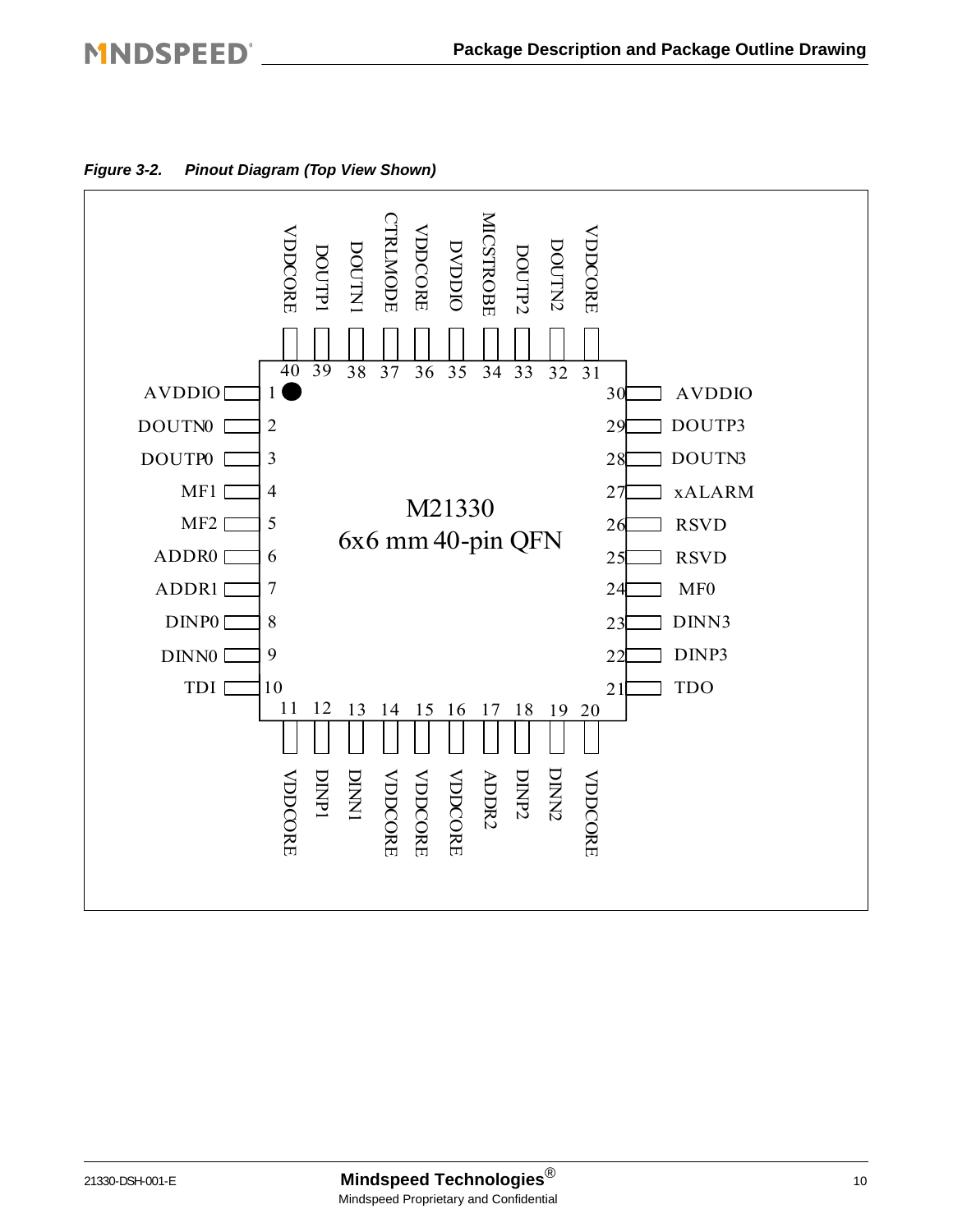<span id="page-10-0"></span>

| Table 3-1. | <b>M21330 Pin Descriptions</b> |
|------------|--------------------------------|
|------------|--------------------------------|

| <b>Pin Name</b>       | Pin Number(s)                  | <b>Type</b> | Description                    |
|-----------------------|--------------------------------|-------------|--------------------------------|
| AV <sub>DDIO</sub>    | 1, 30                          | Power       | Analog positive supply         |
| DV <sub>DDIO</sub>    | 35                             | Power       | Digital positive supply        |
| $V_{DDCORE}$          | 11, 14, 15, 16, 20, 31, 36, 40 | Power       | Core positive supply           |
| Package Paddle        | <b>GND</b>                     | Ground      | Device ground connection       |
| MF <sub>0</sub>       | 24                             | CMOS Input  | Multifunction Pin              |
| MF1                   | 4                              | CMOS Input  | Multifunction Pin              |
| MF <sub>2</sub>       | 5                              | CMOS Input  | Multifunction Pin              |
| ADDR0                 | 6                              | CMOS Input  | Two-wire interface address pin |
| ADDR1                 | $\overline{7}$                 | CMOS Input  | Two-wire interface address pin |
| ADDR2                 | 17                             | CMOS Input  | Two-wire interface address pin |
| TDI                   | 10                             | CMOS Input  | TDI for JTAG port              |
| TD <sub>O</sub>       | 21                             | CMOS Output | TDO for JTAG port              |
| <b>MICSTROBE</b>      | 34                             | CMOS Output | Strobe pin for MIC programming |
| CTRLMODE              | 37                             | CMOS Input  | Control Mode Select            |
| xALARM <sup>(1)</sup> | 27                             | CMOS Output | Alarm Output Pin (1)           |
| NC <sup>(2)</sup>     | 25, 26                         | No connect  | Do not connect for M21330      |
| DINP0                 | 8                              | PCML Input  | Channel 0 Input P              |
| <b>DINNO</b>          | 9                              | PCML Input  | Channel 0 Input N              |
| DINP1                 | 12                             | PCML Input  | Channel 1 Input P              |
| DINN1                 | 13                             | PCML Input  | Channel 1 Input N              |
| DINP2                 | 18                             | PCML Input  | Channel 2 Input P              |
| DINN <sub>2</sub>     | 19                             | PCML Input  | Channel 2 Input N              |
| DINP3                 | 22                             | PCML Input  | Channel 3 Input P              |
| DINN3                 | 23                             | PCML Input  | Channel 3 Input N              |
| DOUTP0                | 3                              | PCML Output | Channel 0 Output P             |
| DOUTN0                | $\overline{2}$                 | PCML Output | Channel 0 Output N             |
| DOUTP1                | 39                             | PCML Output | Channel 1 Output P             |
| DOUTN1                | 38                             | PCML Output | Channel 1 Output N             |
| DOUTP2                | 33                             | PCML Output | Channel 2 Output P             |
| DOUTN2                | 32                             | PCML Output | Channel 2 Output N             |
| DOUTP3                | 29                             | PCML Output | Channel 3 Output P             |
| DOUTN3                | 28                             | PCML Output | Channel 3 Output N             |

*NOTES:*

1. xALARM is an open drain output and should be connected to an external 10 kΩ pull-up resistor in system designs.

2. Pins 25 and 26 are reserved for use as REFCLK connections on the M21330. MSPD recommends that a REFCLK circuit is designed into the system PCB if feasible to enable future use of the M21340 on the same PCB if necessary.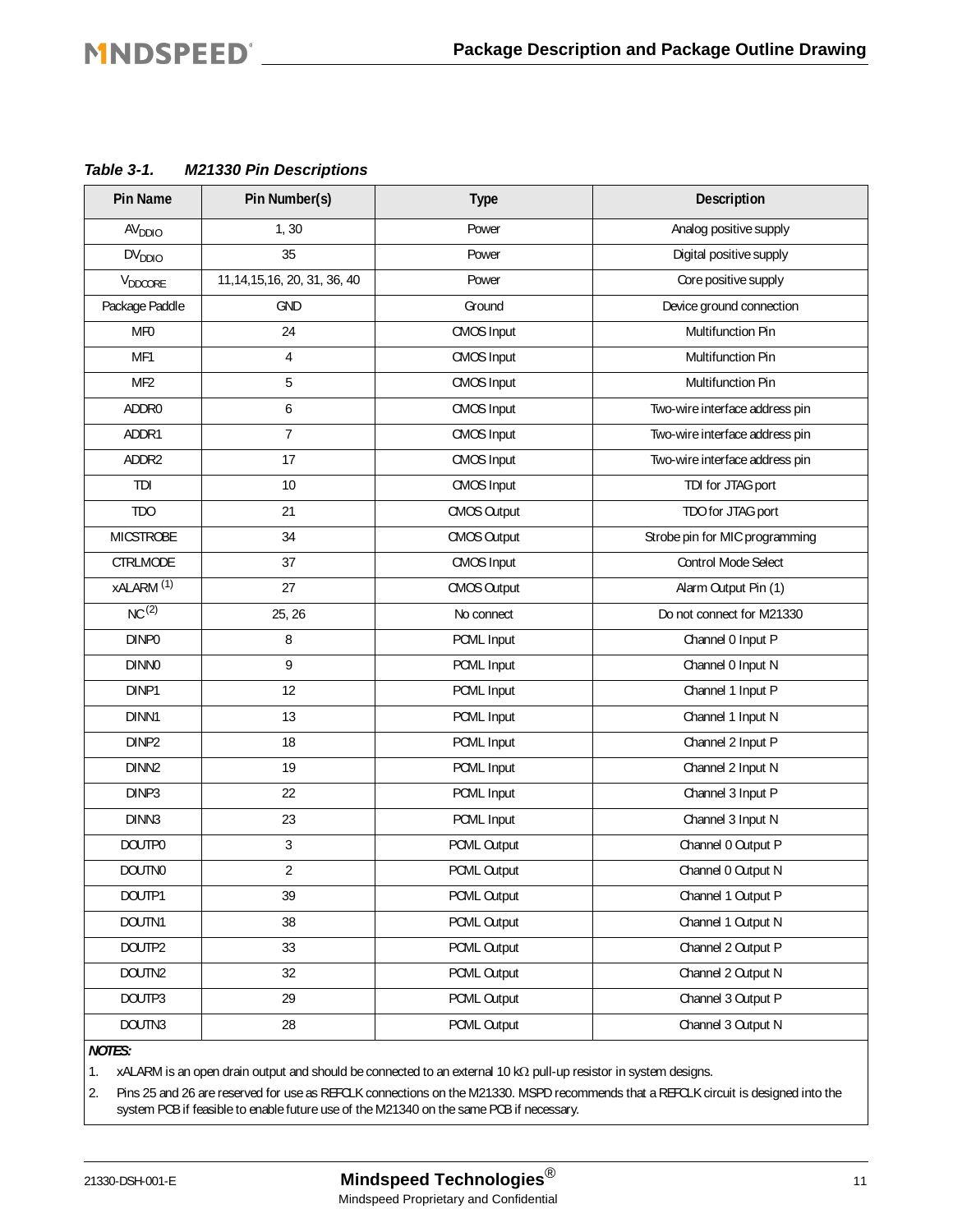

# **4.0 Control Registers Map and Descriptions**

#### <span id="page-11-0"></span>*Table 4-1. M21330 Register Summary Table*

| <b>Address</b> | Register<br>Name       | D7<br>(MSB)            | D6                 | D <sub>5</sub>     | D <sub>4</sub>             | D <sub>3</sub>              | D <sub>2</sub> | D <sub>1</sub> | D <sub>0</sub> | <b>Default</b>   | R/W |
|----------------|------------------------|------------------------|--------------------|--------------------|----------------------------|-----------------------------|----------------|----------------|----------------|------------------|-----|
| 00h            | devctrl0               |                        |                    |                    | <b>MSPD</b>                |                             |                |                | bpen0          | 00h              | R/W |
| 01h            | devctrl1               | standby                |                    | <b>MSPD</b>        |                            | ei_enable                   |                | <b>MSPD</b>    |                | 00h              | R/W |
| 02h            | egconfig               |                        | eqen               | pd_dcoff           | <b>MSPD</b>                | pol_invert3                 | pol_invert2    | pol_invert1    | pol_invert0    | C <sub>O</sub> h | R/W |
| 03h            | inctrl                 |                        | in3pwr             |                    | in2pwr                     |                             | in1pwr         |                | in0pwr         | FFh              | R/W |
| 04h            | maneqlvl10             |                        |                    | eqlvl1             |                            |                             | eqlvl0         |                |                | 77h              | R/W |
| 05h            | maneqlvl32             |                        |                    | eqlvl3             |                            |                             | eqlvl2         |                |                | 77h              | R/W |
| 06h            | outctrl0               |                        | outlyl             |                    | <b>MSPD</b>                |                             | delvl          | de_freq        | <b>MSPD</b>    | 60h              | R/W |
| 07h            | outctrl1               |                        | outlyl             |                    | <b>MSPD</b>                |                             | delvl          | de_freq        | <b>MSPD</b>    | 60h              | R/W |
| 08h            | outctrl2               |                        | outlyl             |                    | <b>MSPD</b>                |                             | delvl          | de_freq        | <b>MSPD</b>    | 60h              | R/W |
| 09h            | outctrl3               |                        | outlyl             |                    | <b>MSPD</b>                |                             | delvl          | de_freq        | <b>MSPD</b>    | 60h              | R/W |
| 0Ah            | Alarm<br>Configuration | <b>MSPD</b><br>xLOS_en |                    |                    | <b>MSPD</b><br>clear_alarm |                             |                |                | CAh            | R/W              |     |
| 0Bh            | squelch                |                        | squelch<br>sqlevel |                    | sqtime                     | <b>MSPD</b><br><b>MSPD</b>  |                |                |                | C <sub>O</sub> h | R/W |
| 0Ch            | micreq                 |                        |                    | micdev             |                            |                             |                | <b>MSPD</b>    |                | 00h              | R/W |
| 0Dh            | xpointctrl             |                        | xstate3            |                    | xstate2                    |                             | xstate1        |                | xstate0        | E4h              | R/W |
| 1Fh            | Checksum               |                        |                    |                    |                            | Seed value for MIC checksum |                |                |                | 55h              | R/W |
| 24h            | SDI Video_A 0          |                        |                    | SDI Gain Channel 0 |                            |                             | <b>MSPD</b>    |                |                | 00h              | R/W |
| 25h            | SDI Video_A 1          |                        |                    | SDI Gain Channel 1 |                            |                             |                | 00h            | R/W            |                  |     |
| 26h            | SDI Video_A 2          |                        |                    | SDI Gain Channel 2 |                            |                             | <b>MSPD</b>    |                |                | 00h              | R/W |
| 27h            | SDI Video_A 3          |                        |                    | SDI Gain Channel 3 |                            |                             | <b>MSPD</b>    |                |                | 00h              | R/W |
| 28h            | SDI Video_B 0          | <b>MSPD</b>            | SDI_en 0           |                    |                            |                             | <b>MSPD</b>    |                |                | 00h              | R/W |
| 29h            | SDI Video_B 1          | <b>MSPD</b>            | SDI_en 1           |                    |                            |                             | <b>MSPD</b>    |                |                | 00h              | R/W |
| 2Ah            | SDI Video_B 2          | <b>MSPD</b>            | SDI_en 2           |                    |                            |                             | <b>MSPD</b>    |                |                | 00h              | R/W |
| 2Bh            | SDI Video_B 3          | <b>MSPD</b>            | SDI_en 3           |                    |                            |                             | <b>MSPD</b>    |                |                | 00h              | R/W |
| 80h            | reset                  |                        |                    |                    |                            | reset                       |                |                |                | 00h              | R/W |
| 81h            | chip_id                |                        |                    |                    |                            | chip_id                     |                |                |                | 30h              | R   |
| 82h            | chip_rev               |                        |                    |                    |                            | chip_rev                    |                |                |                | *                | R   |
| 83h            | alarm                  | chan3LO<br>S           | chan2LO<br>S       | chan1LO<br>S       | chan0 LOS                  |                             | <b>MSPD</b>    |                |                | N/A              | R   |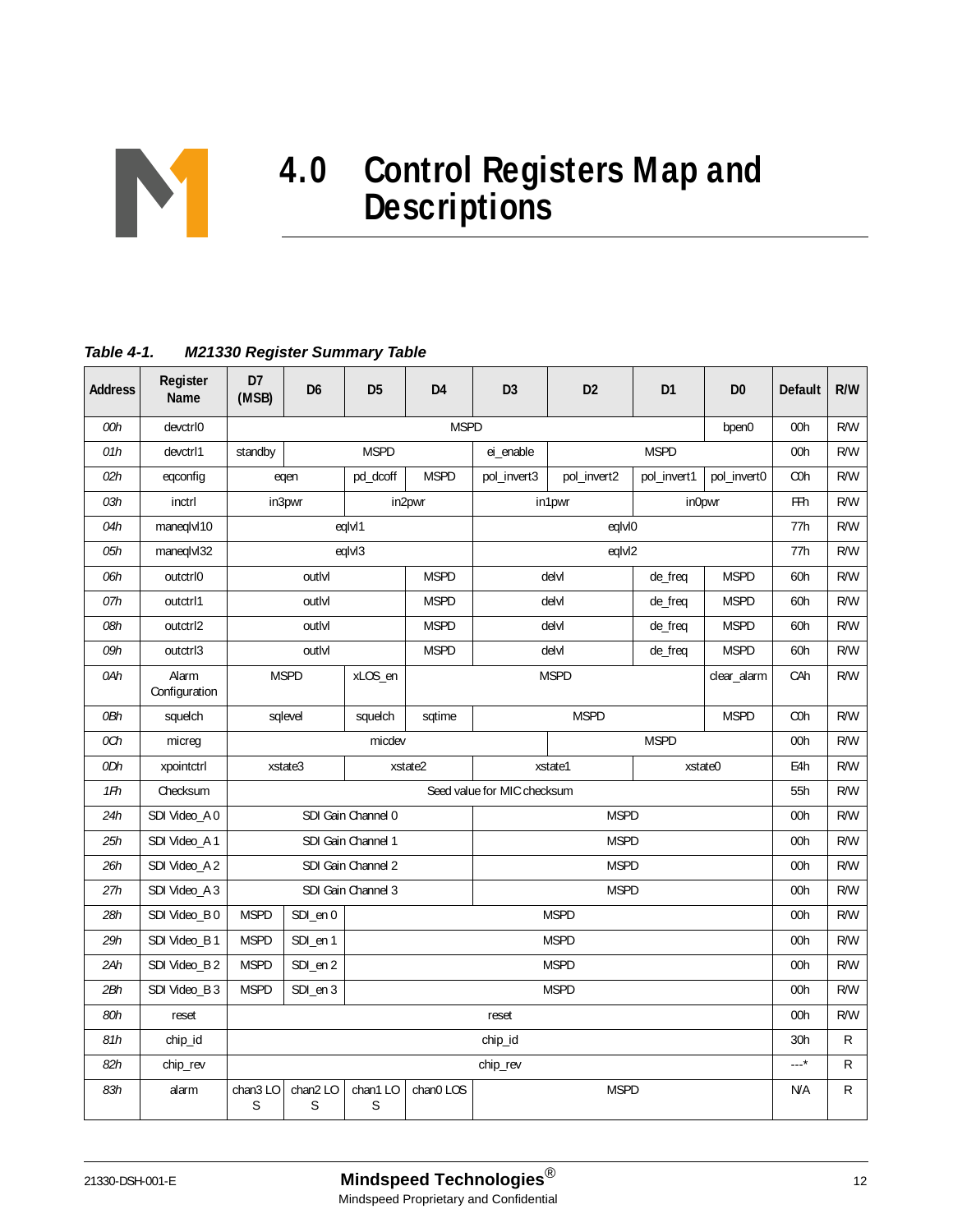*Table 4-1. M21330 Register Summary Table*

| <b>Address</b> | Register<br>Name                                                                                | D7<br>(MSB) | D <sub>6</sub>          | D <sub>5</sub> | D <sub>4</sub> | D <sub>3</sub> | D <sub>2</sub> | D <sub>1</sub> | D <sub>0</sub> | <b>Default</b> | R/W |
|----------------|-------------------------------------------------------------------------------------------------|-------------|-------------------------|----------------|----------------|----------------|----------------|----------------|----------------|----------------|-----|
| 87h            | alarm int                                                                                       |             |                         | <b>MSPD</b>    |                | alarm mode     | <b>MSPD</b>    |                |                | 04h            | R/W |
| FCh            | MIC Checksum                                                                                    |             | Computed Checksum Value |                |                |                |                |                |                |                |     |
|                | * See register description for details on contents of the chip revision register (address 82h). |             |                         |                |                |                |                |                |                |                |     |

#### *Address 00h—Device Control 0*

| <b>Bits</b> | <b>Type</b> | <b>Default</b> | Label       | <b>Description</b>                                                                                                          |
|-------------|-------------|----------------|-------------|-----------------------------------------------------------------------------------------------------------------------------|
| [7:1]       | <b>RSVD</b> | 0000000        | <b>MSPD</b> | Reserved, set to '0000000'                                                                                                  |
|             | R/W         |                | bpen0       | 0: Equalizer optimized for standard cable.<br>1: Equalizer optimized for dispersion compensated cable and backplane traces. |

#### *Address 01h—Device Control 1*

| <b>Bits</b> | Type        | <b>Default</b> | Label       | <b>Description</b>                                                                            |
|-------------|-------------|----------------|-------------|-----------------------------------------------------------------------------------------------|
|             | R/W         | 0              | standby     | 0: Power Up-Normal operation.<br>1: Power Down-Standby operation.                             |
| [6:4]       | R/W         | 000            | <b>MSPD</b> | Reserved, set to 000b                                                                         |
|             | R/W         | $\Omega$       | ebi enable  | 0: Disable electrical idle pass through mode.<br>1: Enable electrical idle pass through mode. |
| [2:0]       | <b>RSVD</b> | 000            | <b>MSPD</b> | Reserved, set to 000                                                                          |

#### *Address 02h—Equalizer Configuration*

| <b>Bits</b>    | <b>Type</b> | <b>Default</b> | Label       | <b>Description</b>                                                                                                                                   |
|----------------|-------------|----------------|-------------|------------------------------------------------------------------------------------------------------------------------------------------------------|
| [7:6]          | R/W         | 11             | egen        | 00: Disable input equalization.<br>01: Enable manual equalization mode.<br>10: Invalid setting-Do not use.<br>11: Enable adaptive equalization mode. |
| 5              | R/W         | 0              | pd_dcoff    | 0: DC offset correction loop enabled.<br>1: DC offset correction loop disabled.                                                                      |
| 4              | <b>RSVD</b> | $\Omega$       | <b>MSPD</b> | Reserved, set to 0.                                                                                                                                  |
| 3              | R/W         | $\Omega$       | pol_invert3 | 0: Normal polarity for input 3.<br>1: Invert polarity for input 3 (reverse INP and INN connections).                                                 |
| $\mathfrak{D}$ | R/W         | $\Omega$       | pol_invert2 | 0: Normal polarity for input 2.<br>1: Invert polarity for input 2 (reverse INP and INN connections).                                                 |
|                | R/W         | $\Omega$       | pol invert1 | 0: Normal polarity for input 1.<br>1: Invert polarity for input 1 (reverse INP and INN connections).                                                 |
| $\Omega$       | R/W         | $\Omega$       | pol_invert0 | 0: Normal polarity for input 0.<br>1: Invert polarity for input 0 (reverse INP and INN connections).                                                 |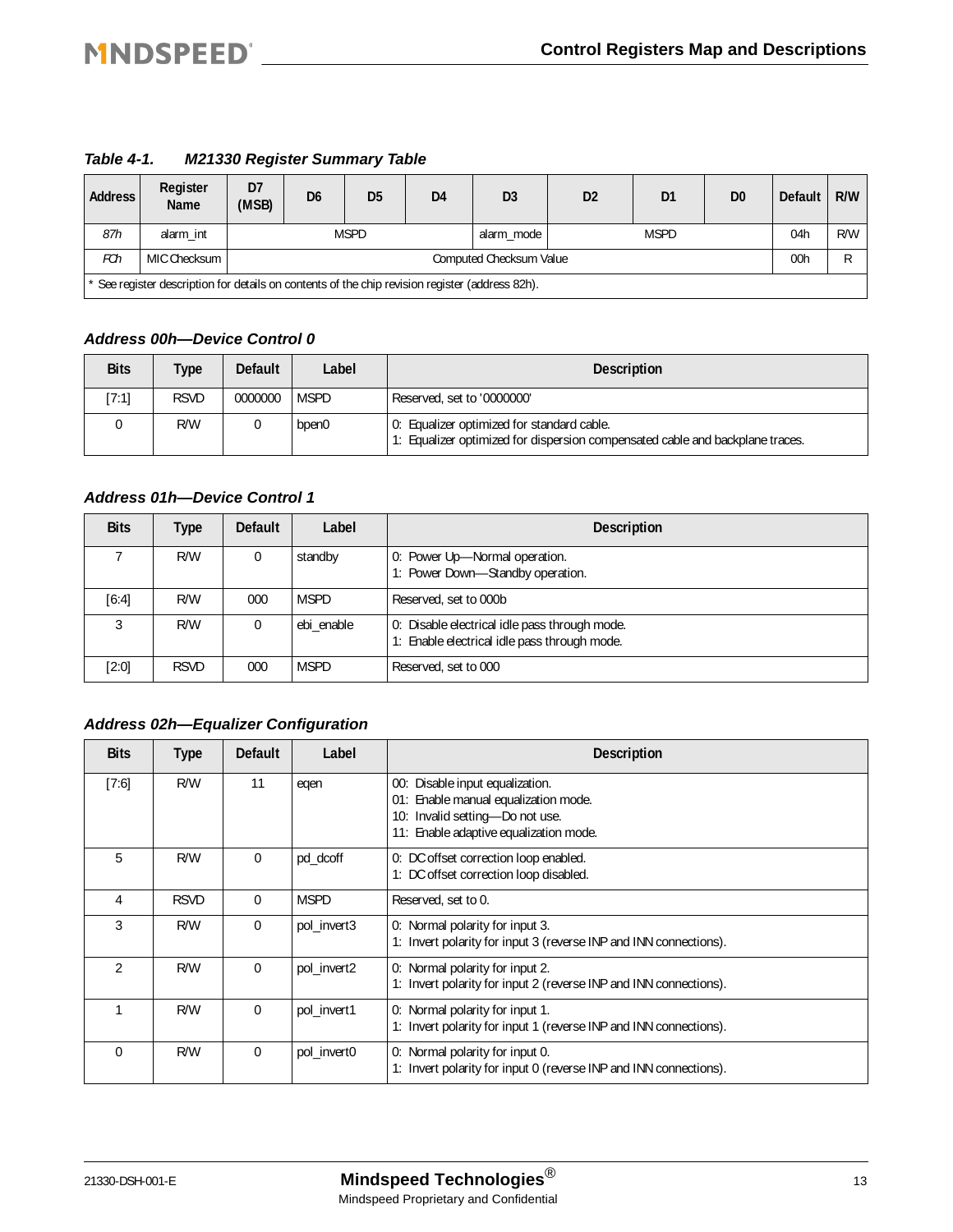#### *Address 03h—Input Buffer Control*

| <b>Bits</b> | Type | <b>Default</b> | Label  | <b>Description</b>                                                                                                                                                                                                                                                                                                                                                                                                    |
|-------------|------|----------------|--------|-----------------------------------------------------------------------------------------------------------------------------------------------------------------------------------------------------------------------------------------------------------------------------------------------------------------------------------------------------------------------------------------------------------------------|
| [7:6]       | R/W  | 11             | in3pwr | 00: Power down input 3 with high impedance (>100 kΩ single ended, $100Ω$ differential) termination.<br>01: Power down input 3 with $50\Omega$ single-ended (100 $\Omega$ differential) termination.<br>10: Enable input 3 with high impedance (>100 k $\Omega$ single ended, 100 $\Omega$ differential) termination.<br>11: Enable input 3 with 50 $\Omega$ single-ended (100 $\Omega$ differential) termination.     |
| [5:4]       | R/W  | 11             | in2pwr | 00: Power down input 2 with high impedance (>100 kΩ single ended, 100Ω differential) termination.<br>01: Power down input 2 with $50\Omega$ single-ended (100 $\Omega$ differential) termination.<br>10: Enable input 2 with high impedance $(>100 \text{ k}\Omega)$ single ended, $100\Omega$ differential) termination.<br>11: Enable input 2 with $50\Omega$ single-ended (100 $\Omega$ differential) termination. |
| $[3:2]$     | R/W  | 11             | in1pwr | 00: Power down input 1 with high impedance (>100 kΩ single ended, $100Ω$ differential) termination.<br>01: Power down input 1 with $50\Omega$ single-ended (100 $\Omega$ differential) termination.<br>10: Enable input 1 with high impedance $(>100 \text{ k}\Omega)$ single ended, $100\Omega$ differential) termination.<br>11: Enable input 1 with 50Ω single-ended (100Ω differential) termination.              |
| [1:0]       | R/W  | 11             | in0pwr | 00: Power down input 0 with high impedance (>100 kΩ single ended, $100Ω$ differential) termination.<br>01: Power down input 0 with $50\Omega$ single-ended (100 $\Omega$ differential) termination.<br>10: Enable input 0 with high impedance (>100 k $\Omega$ single ended, 100 $\Omega$ differential) termination.<br>11: Enable input 0 with 50 $\Omega$ single-ended (100 $\Omega$ differential) termination.     |

#### *Address 04h—Input 1-0 Manual Equalization Setting*

| <b>Bits</b> | <b>Type</b> | <b>Default</b> | Label  | <b>Description</b>                                                                                                                                                                                                                                                                                                                                                                                 |
|-------------|-------------|----------------|--------|----------------------------------------------------------------------------------------------------------------------------------------------------------------------------------------------------------------------------------------------------------------------------------------------------------------------------------------------------------------------------------------------------|
| $[7:4]$     | R/W         | 0111           | eqlvl1 | 1111: Minimum equalization<br>1110: Low equalization<br>.<br><br>1000: Medium equalization<br>0000: Medium equalization<br><br>0110: High equalization<br>0111: Maximum equalization<br>Input equalization is programmed using 2's complement encoding, with 1111 being the                                                                                                                        |
| $[3:0]$     | R/W         | 0111           | eqlvl0 | lowest eq setting and 0111 being the highest eq setting.<br>1111: Minimum equalization<br>1110: Low equalization<br><br><br>1000: Medium equalization<br>0000: Medium equalization<br><br>0110: High equalization<br>0111: Maximum equalization<br>Input equalization is programmed using 2's complement encoding, with 1111 being the<br>lowest eq setting and 0111 being the highest eq setting. |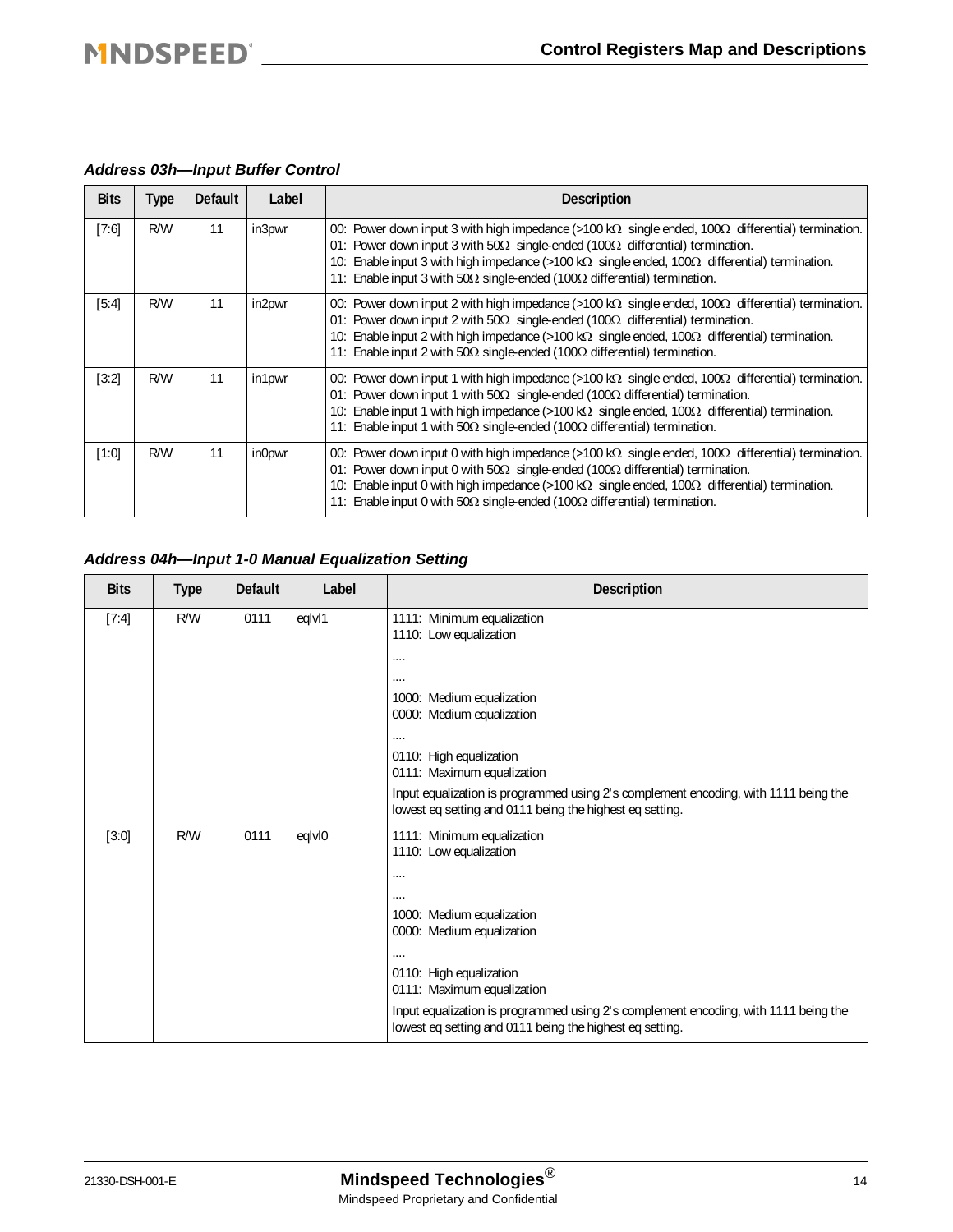| <b>Bits</b> | <b>Type</b> | <b>Default</b> | Label  | <b>Description</b>                                                                                                                                                                                                                                                                                                                     |
|-------------|-------------|----------------|--------|----------------------------------------------------------------------------------------------------------------------------------------------------------------------------------------------------------------------------------------------------------------------------------------------------------------------------------------|
| [7:4]       | R/W         | 0111           | eqlvl3 | 1111: Minimum equalization<br>1110: Low equalization<br><br><br>1000: Medium equalization<br>0000: Medium equalization<br><br>0110: High equalization<br>0111: Maximum equalization<br>Input equalization is programmed using 2's complement encoding, with 1111 being the<br>lowest eq setting and 0111 being the highest eq setting. |
| $[3:0]$     | R/W         | 0111           | eqlvl2 | 1111: Minimum equalization<br>1110: Low equalization<br><br>1000: Medium equalization<br>0000: Medium equalization<br>.<br>0110: High equalization<br>0111: Maximum equalization<br>Input equalization is programmed using 2's complement encoding, with 1111 being the<br>lowest eq setting and 0111 being the highest eq setting.    |

#### *Address 05h—Input 3-2 Manual Equalization Setting*

#### *Address 06h, 07h, 08h, 09h—Output Buffer Control (add 06h = output 0, add 07h = output 1, add 08h = output 2, add 09h = output 3)*

| <b>Bits</b> | Type        | <b>Default</b> | Label       | <b>Description</b>                                                                                |
|-------------|-------------|----------------|-------------|---------------------------------------------------------------------------------------------------|
| $[7:5]$     | R/W         | 011            | outlyl      | Sets the swing level for the output buffer.                                                       |
|             |             |                |             | 00x: Power Down                                                                                   |
|             |             |                |             | $\cdots$<br>010: Minimum Output Swing                                                             |
|             |             |                |             | $\cdots$<br>111: Maximum Output Swing                                                             |
| 4           | <b>RSVD</b> | $\Omega$       | <b>MSPD</b> | Reserved, set to 0                                                                                |
| $[3:2]$     | R/W         | 00             | delvl       | Controls output de-emphasis.                                                                      |
|             |             |                |             | 00: Output de-emphasis disabled.<br>01: Approximately 2 dB de-emphasis.                           |
|             |             |                |             | 10: Approximately 4 dB de-emphasis.                                                               |
|             |             |                |             | 11: Approximately 6 dB de-emphasis.                                                               |
|             | R/W         | $\Omega$       | de_freq     | 0: Nominal time constant for output de-emphasis.<br>1: High time constant for output de-emphasis. |
| $\Omega$    | <b>RSVD</b> | $\mathbf 0$    | <b>MSPD</b> | Reserved, set to 0.                                                                               |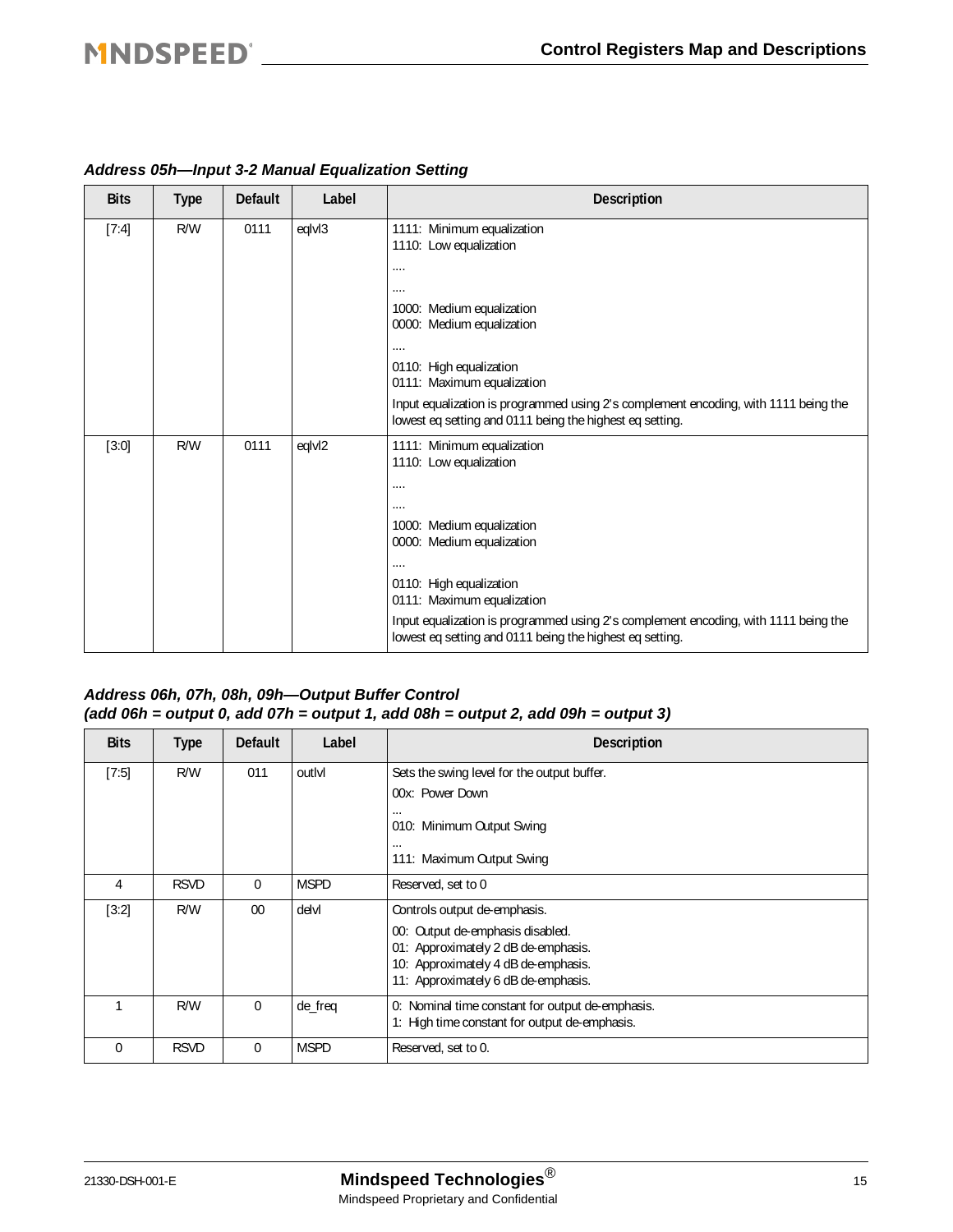#### *Address 0Ah—Alarm Configuration*

| <b>Bits</b> | Type        | <b>Default</b> | Label       | <b>Description</b>                                                                                                                           |
|-------------|-------------|----------------|-------------|----------------------------------------------------------------------------------------------------------------------------------------------|
| [7:6]       | <b>RSVD</b> | 11             | <b>MSPD</b> | Reserved, set to 11.                                                                                                                         |
| 5           | R/W         | 0              | xLOS en     | 0: Enable LOS circuit<br>1: Disable and power down LOS circuit                                                                               |
| [4:1]       | <b>RSVD</b> | 0101           | <b>MSPD</b> | Reserved, set to 0101.                                                                                                                       |
| $\Omega$    | R/W         | 0              | clear alarm | 0: Normal operation.<br>1: Clear alarm registers.<br>(Note: To clear alarms, set this bit to '1', then set back to '0' for normal operation) |

#### *Address 0Bh—Squelch Control*

| <b>Bits</b> | Type        | <b>Default</b> | Label       | <b>Description</b>                                                                                                                                                                                                                   |
|-------------|-------------|----------------|-------------|--------------------------------------------------------------------------------------------------------------------------------------------------------------------------------------------------------------------------------------|
| [7:6]       | R/W         | 11             | sglevel     | 00: Never squelch output.<br>01: Output H on LOS (recommended for DC coupled outputs).<br>10: Output L on LOS (recommended for DC coupled outputs).<br>11: Output electrical idle level on LOS (recommended for AC coupled outputs). |
| 5           | R/W         | $\Omega$       | squelch     | 0: Normal operation.<br>1: Force squelch to level determined by sqlevel setting (bits [7:6]).                                                                                                                                        |
|             | R/W         | $\Omega$       | sqtime      | Squelch enable time.<br>0: Declare LOS after approx 5 us of no input data.<br>1: Declare LOS after approx 1 µs of no input data.                                                                                                     |
| [3:0]       | <b>RSVD</b> | 0000           | <b>MSPD</b> | Reserved, set to 0000.                                                                                                                                                                                                               |

#### *Address 0Ch—Memory Interface Control Mode Registers*

| <b>Bits</b> | Type        | <b>Default</b> | Label  | <b>Description</b>                                                                                                                      |
|-------------|-------------|----------------|--------|-----------------------------------------------------------------------------------------------------------------------------------------|
| [7:3]       | R/W         | 00000          | micdev | Identifies the number of M21330 devices on the bus for Memory Interface Control mode.                                                   |
|             |             |                |        | 00000: No additional M21330 devices on serial buss<br>$\cdots$<br>11010: Maximum number(26) of additional M21330 devices on serial buss |
| [2:0]       | <b>RSVD</b> | 000            | MSPD   | Reserved, set to 000.                                                                                                                   |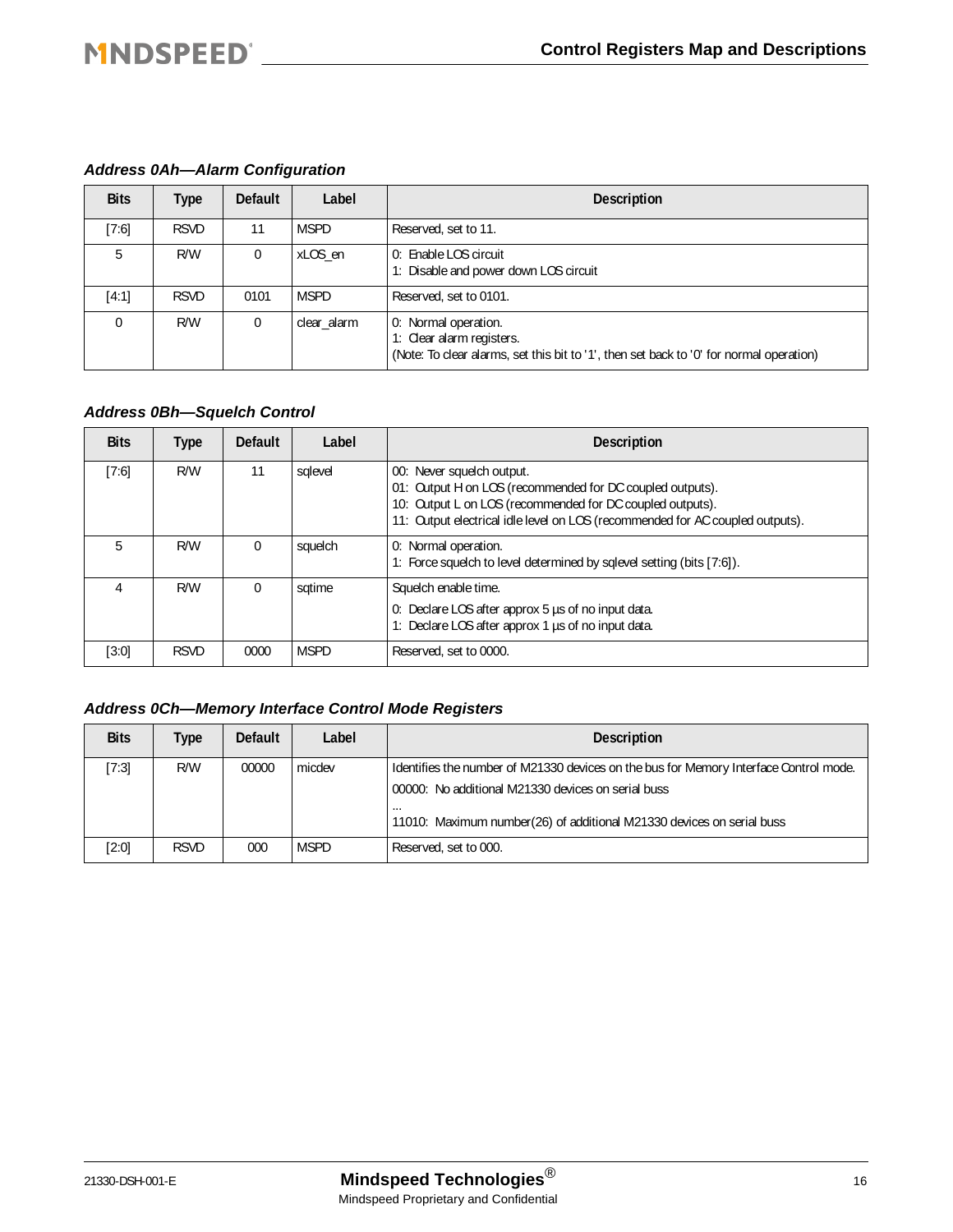| <b>Bits</b> | <b>Type</b> | <b>Default</b> | Label   | <b>Description</b>                                                                                                                   |
|-------------|-------------|----------------|---------|--------------------------------------------------------------------------------------------------------------------------------------|
| $[7:6]$     | R/W         | 11             | xstate3 | 00: Route input 0 to output 3.<br>01: Route input 1 to output 3.<br>10: Route input 2 to output 3.<br>11: Route input 3 to output 3. |
| [5:4]       | R/W         | 10             | xstate2 | 00: Route input 0 to output 2.<br>01: Route input 1 to output 2.<br>10: Route input 2 to output 2.<br>11: Route input 3 to output 2. |
| $[3:2]$     | R/W         | 01             | xstate1 | 00: Route input 0 to output 1.<br>01: Route input 1 to output 1.<br>10: Route input 2 to output 1.<br>11: Route input 3 to output 1. |
| $[1:0]$     | R/W         | 00             | xstate0 | 00: Route input 0 to output 0.<br>01: Route input 1 to output 0.<br>10: Route input 2 to output 0.<br>11: Route input 3 to output 0. |

#### *Address 0Dh—Crosspoint Switch Control*

#### *Address 1Fh—Checksum*

| <b>Bits</b> | <b>Type</b> | Default | Label    | <b>Description</b>                                                                                                                                                                                 |
|-------------|-------------|---------|----------|----------------------------------------------------------------------------------------------------------------------------------------------------------------------------------------------------|
| 7:01        | R/W         | 55h     | Checksum | Used with MIC mode. Adjust the value of register 1Fh so that the sum of the value of<br>registers from 00h-2Fh is equal to 2Eh in order to compute a valid checksum after the<br>LEEPROM download. |

#### *Address 24h, 25h, 26h, 27h—SDI Video configuration A (add 24h = channel 0, add 25h = channel 1, add 26h = channel 2, add 27h = channel 3)*

| <b>Bits</b> | <b>Type</b> | <b>Default</b> | Label       | <b>Description</b>                                                                                                                                                                                                                                                                                                                   |  |
|-------------|-------------|----------------|-------------|--------------------------------------------------------------------------------------------------------------------------------------------------------------------------------------------------------------------------------------------------------------------------------------------------------------------------------------|--|
| [7:4]       | R/W         | 0000           | SDI Gain    | Sets the amount of low frequency gain when bit 6 of register 28h/29h/2Ah2Bh is set to 1.<br>If bit 6 of register 28h/29h/2Ah/2Bh is set to 0, the low frequency gain is automatically<br>determined by the device. (For applications that use 8B/10B and PRBS data patterns, this<br>register should be left at it's default value.) |  |
|             |             |                |             | 0111: minimum low frequency gain                                                                                                                                                                                                                                                                                                     |  |
|             |             |                |             | 0000: nominal low frequency gain<br>1000: nominal low frequency gain                                                                                                                                                                                                                                                                 |  |
|             |             |                |             | .<br>1111: highest low frequency gain (recommended setting for SDI video to enable best<br>performance with pathological data patterns)                                                                                                                                                                                              |  |
| [3:0]       | R/W         | 0000           | <b>MSPD</b> | Reserved, set to 0000.                                                                                                                                                                                                                                                                                                               |  |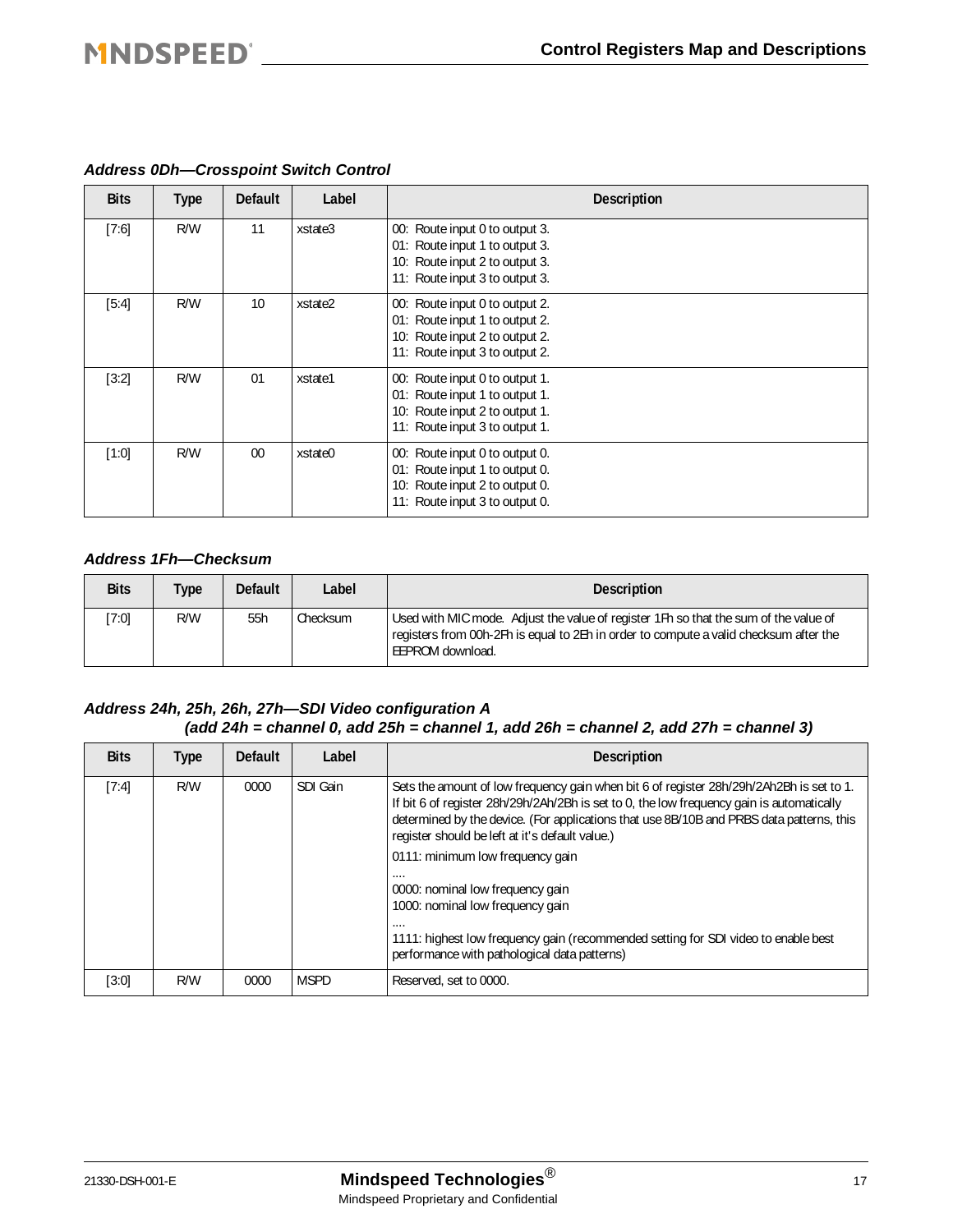#### *Address 28h, 29h, 2Ah, 2Bh—SDI Video Configuration B (add 28h = channel 0, add 29h = channel 1, add 2Ah = channel 2, add 2Bh = channel 3)*

| <b>Bits</b> | Type | <b>Default</b> | Label                                                                                                                                           | <b>Description</b>                                                                                                               |
|-------------|------|----------------|-------------------------------------------------------------------------------------------------------------------------------------------------|----------------------------------------------------------------------------------------------------------------------------------|
|             | R/W  |                | <b>MSPD</b>                                                                                                                                     | Reserved, set to 0.                                                                                                              |
|             | R/W  |                | 0: disable manual low frequency gain setting using SDI video configuration A register<br>SDI en<br>(recommended for non-SDI video applications) |                                                                                                                                  |
|             |      |                |                                                                                                                                                 | 1: enable manual low frequency gain setting using SDI video configuration A register<br>(recommended for SDI video applications) |
| [5:0]       | R/W  |                | <b>MSPD</b>                                                                                                                                     | Reserved, set to 00000.                                                                                                          |

#### *Address 80h—Reset*

| <b>Bits</b> | Type | <b>Default</b> | Label | <b>Description</b>                                                                                                   |
|-------------|------|----------------|-------|----------------------------------------------------------------------------------------------------------------------|
| $7:0$ ]     | R/W  | 00h            | reset | 00: Normal operation.<br>AA: Reset mode.<br>(Note, to reset the device, write AAh followed by a second write of 00h) |

#### *Address 81h—Chip Identification*

| <b>Bits</b> | <b>Type</b> | <b>Default</b> | Label   | <b>Description</b>              |
|-------------|-------------|----------------|---------|---------------------------------|
| [7:0]       | $\cdot$     | 30h            | chip_id | Device identification register. |

#### *Address 82h—Chip Revision*

| <b>Bits</b> | <b>Type</b> | <b>Default</b>      | Label    | <b>Description</b>                              |
|-------------|-------------|---------------------|----------|-------------------------------------------------|
| [7:0]       |             | $\qquad \qquad - -$ | chip_rev | Device revision register.<br>$M21330G-14 = 05h$ |

#### *Address 83h—Alarm Status*

| <b>Bits</b> | Type        | <b>Default</b> | Label       | <b>Description</b>                                                    |  |
|-------------|-------------|----------------|-------------|-----------------------------------------------------------------------|--|
|             | R           | N/A            | chan3 LOS   | 0: No alarm for input channel 3.<br>1: LOS alarm for input channel 3. |  |
| 6           | R           | N/A            | chan2 LOS   | 0: No alarm for input channel 2.<br>1: LOS alarm for input channel 2. |  |
| 5           | R           | N/A            | chan1 LOS   | 0: No alarm for input channel 1.<br>1: LOS alarm for input channel 1. |  |
| 4           | R           | N/A            | chan0 LOS   | 0: No alarm for input channel 0.<br>1: LOS alarm for input channel 0. |  |
| $[3:0]$     | <b>RSVD</b> | N/A            | <b>MSPD</b> | Reserved, may contain undefined values when read.                     |  |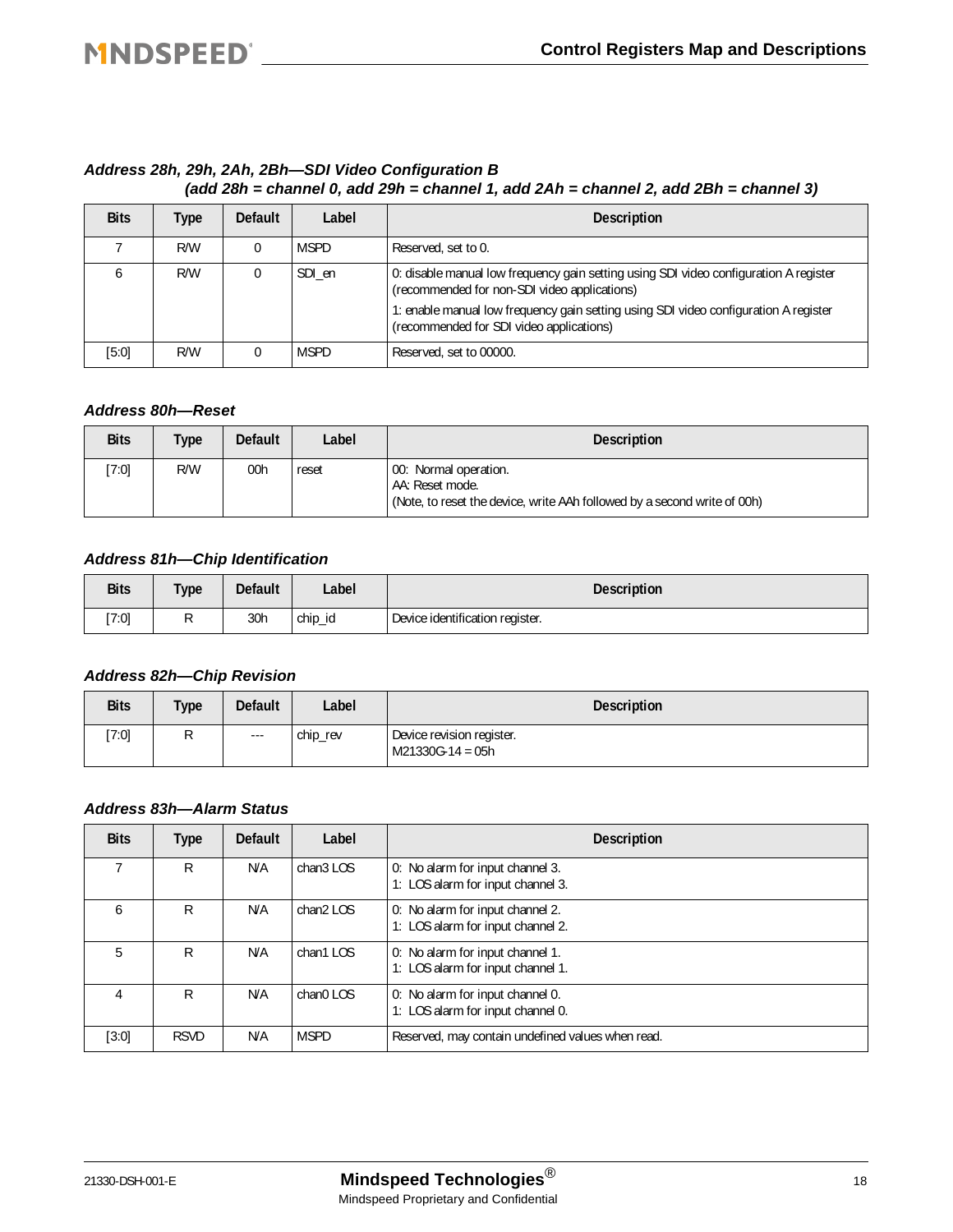#### *Address 87h—Alarm Interrupt Mode Control*

| <b>Bits</b> | <b>Type</b> | <b>Default</b> | Label       | <b>Description</b>                                                                |  |
|-------------|-------------|----------------|-------------|-----------------------------------------------------------------------------------|--|
| [7:4]       | <b>RSVD</b> | 0000           | <b>MSPD</b> | Reserved, set to 0000.                                                            |  |
|             | R/W         |                | alarm_mode  | 0: Interrupt mode for xALARM output pin.<br>1: Status mode for xALARM output pin. |  |
| [2:0]       | <b>RSVD</b> | 100            | <b>MSPD</b> | Reserved, set to 100.                                                             |  |

#### *Address FCh—MIC Checksum*

| <b>Bits</b> | <b>Type</b> | <b>Default</b> | Label          | <b>Description</b>                                                                                                                                                                                                                                                       |
|-------------|-------------|----------------|----------------|--------------------------------------------------------------------------------------------------------------------------------------------------------------------------------------------------------------------------------------------------------------------------|
| [7:0]       | R           | 00h            | l MIC Checksum | After an EEPROM download, this register contains the checksum calculated value. If this<br>Calculated Value   value is not equal to 2Eh after an MIC download, there was either an issue with the<br>download or the checksum seed value in register 1Fh is not correct. |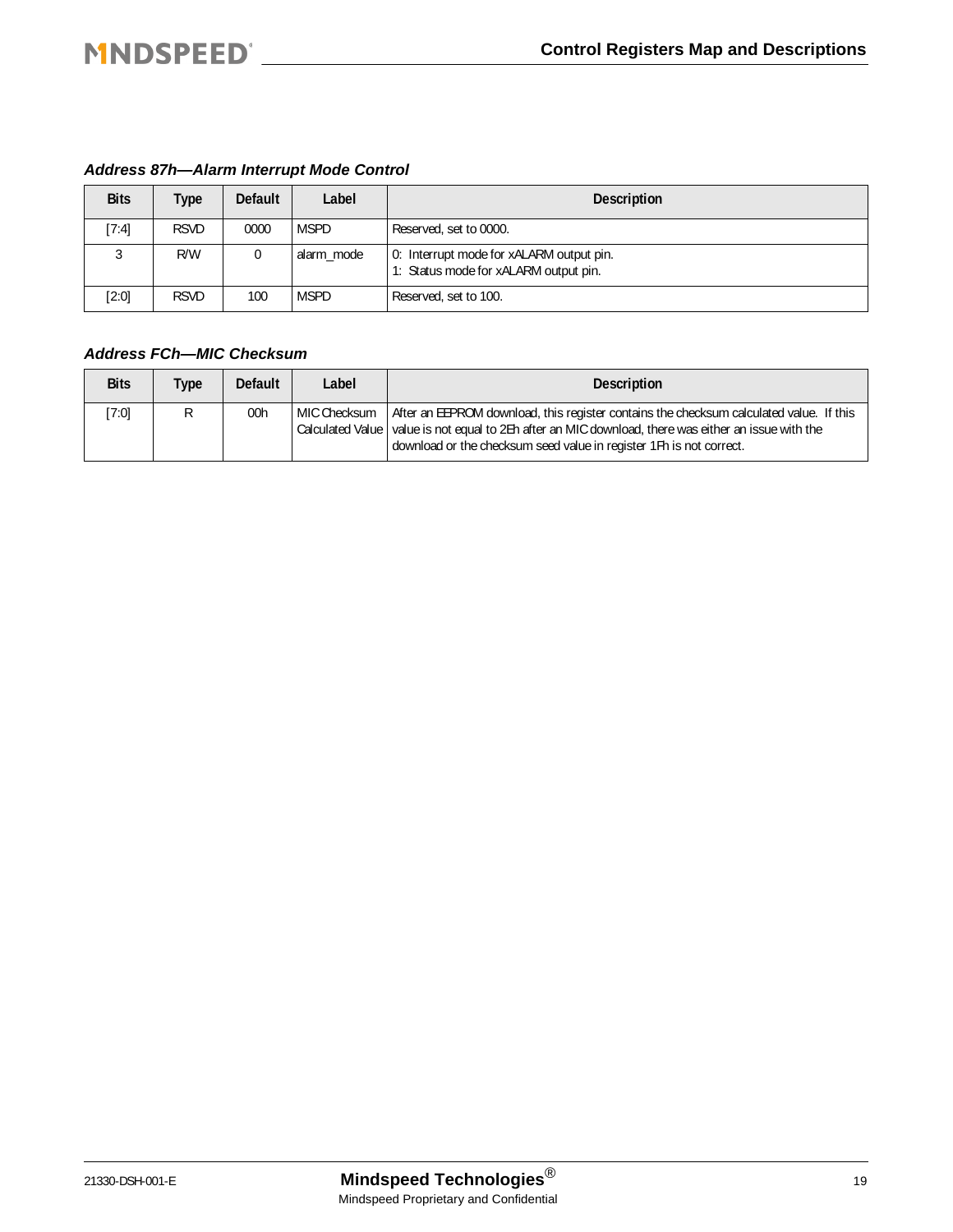

The M21330 is a quad channel device with adaptive input equalization, programmable output de-emphasis, and an embedded 4x4 crosspoint switch matrix. Details on various functionality and features are described in the following sections.



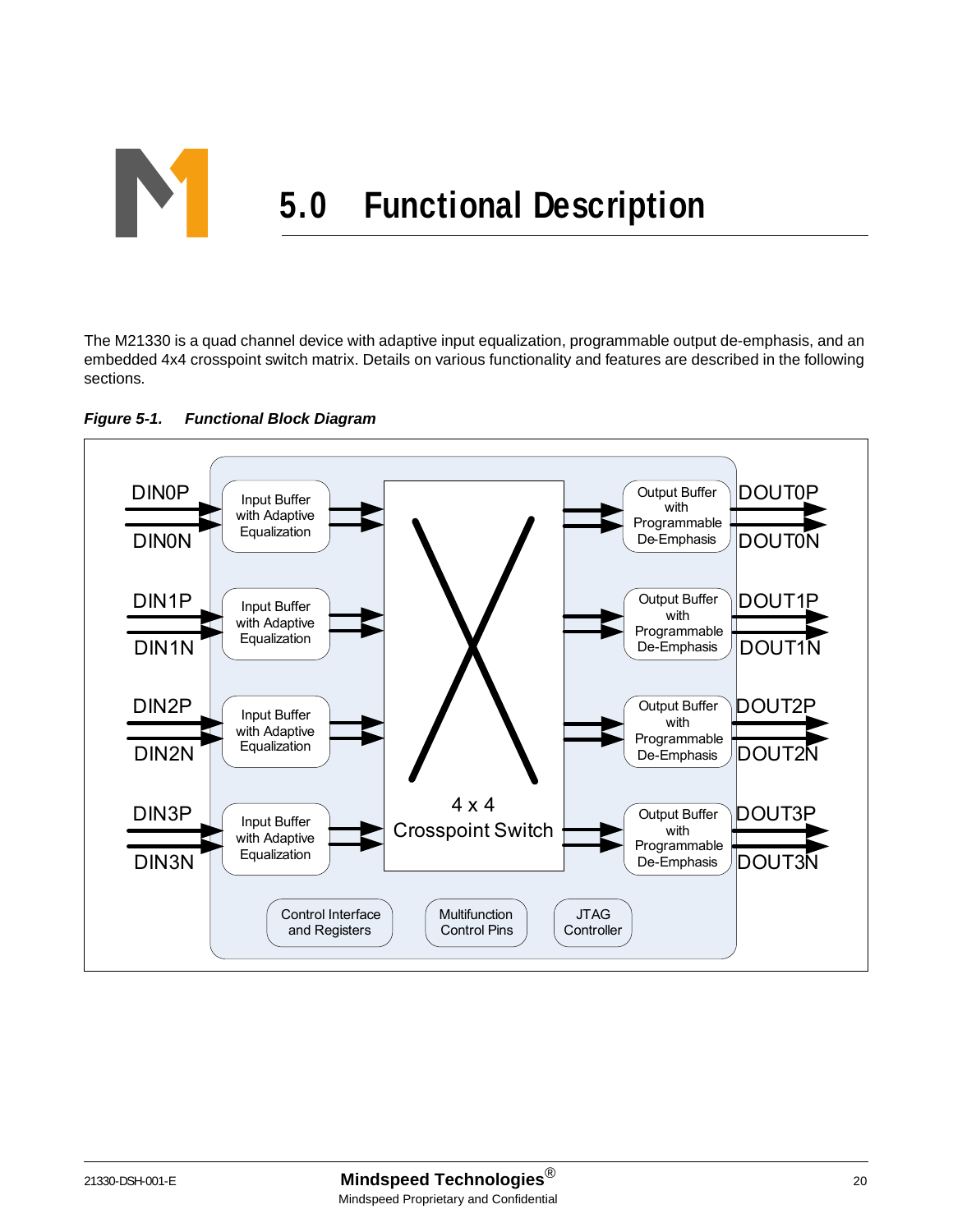### <span id="page-20-0"></span>**5.1 Power Supply**

The M21330 includes three distinct power supply domains:  $V_{DDCORE}$ , AV<sub>DDIO</sub>, and DV<sub>DDIO</sub>.

V<sub>DDCORE</sub> powers the analog and digital core circuitry in the device, and must be set to 1.2V.

 $AV<sub>DDIO</sub>$  powers the input/output circuits in the device, and can be set to either 1.2V or 1.8V. Note that to achieve output swing levels higher than 800 mV<sub>PPD</sub>, AV<sub>DDIO</sub> must be set to 1.8V.

 $DV_{DDIO}$  powers the digital circuitry within the device, and can be set to 1.2V, 1.8V, 2.5V, or 3.3V to allow for interface with various external digital devices. It is recommended that DV<sub>DDIO</sub> is connected to the same voltage level as any digital devices that are used to control the M21330.

There are no power supply sequencing requirements for  $V_{DDCORF}$ , AV<sub>DDIO</sub>, or DV<sub>DDIO</sub> in the M21330. When the M21330 is operated in memory interface control (MIC) mode, the external EEPROM must be powered up and stable before the M21330 is powered up to ensure that the automatic register download occurs without errors. When the M21330 is operated in memory interface control (MIC) mode, the EEPROM must be powered up and stable within 3 ms of V<sub>DDCORE</sub> reaching approximately 0.8V to ensure that the register download from the EEPROM is robust. Note that in MIC mode, the startup current on  $DV<sub>DDIO</sub>$  could be as high as 50 mA until V<sub>DDCORE</sub> is powered up. The device will issue a power on reset (POR) when V<sub>DDCORE</sub> reaches approximately 0.8V during the power supply ramp. After the POR is complete, the device will poll the ADDR pins to determine which control mode the device is configured for. If the device is configured for MIC operation, it will attempt to communicate with the on-board EEPROM for register download immediately after the POR is complete. If the EEPROM does not respond within approximately 3 ms after the POR, the M21330 will stop trying to communicate with the EEPROM and the MIC download will fail. See below for the recommended power supply ramp up timing in MIC mode.



<span id="page-20-2"></span><span id="page-20-1"></span>

### **5.2 Multifunction Pins**

The M21330 contains a series of multifunction pins, whose functionality changes depending on the control mode configuration of the device. Each multifunction pin is designed to support three different logic levels, high, low, and floating state. The floating state logic level is achieved by floating the pin, connecting it to a high impedance source, or driving to a voltage equal to  $DV_{DDIO}/2$ . The table below summarizes the functionality of the multifunction pins (MF[2:0]) for each control mode. More details on the functionality of the MF pins are included in the description sections for each control mode.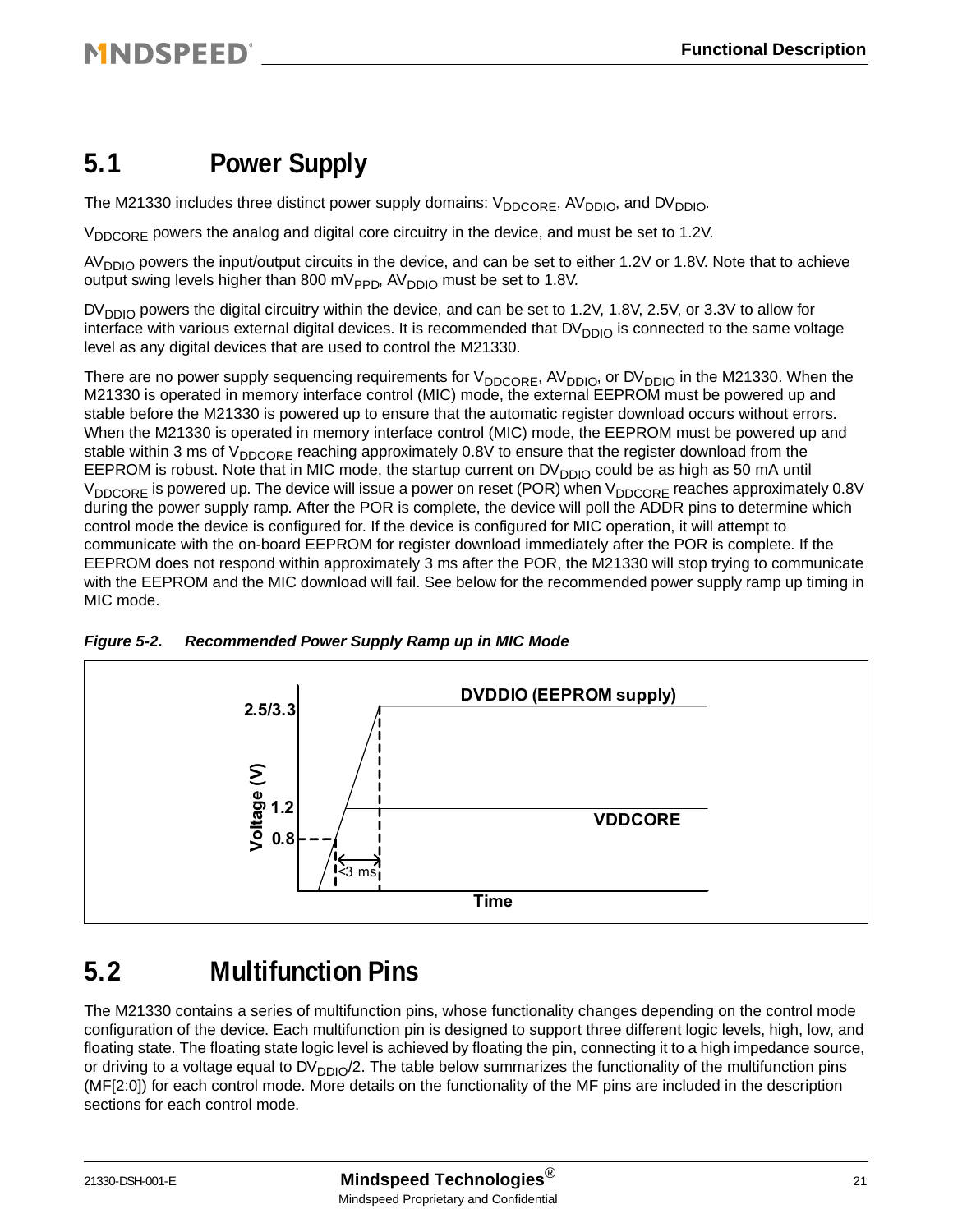#### *Table 5-1. Multifunction Pins*

| Pin             | <b>Functionality in Software/Memory</b><br><b>Interface Control Mode</b> | <b>Functionality in JTAG/Boundary Scan Mode</b> |
|-----------------|--------------------------------------------------------------------------|-------------------------------------------------|
| MF <sub>0</sub> | Memory Interface Control enable                                          |                                                 |
| MF <sub>1</sub> | <b>SDA</b>                                                               | <b>TMS</b>                                      |
| MF <sub>2</sub> | SCL                                                                      | tci k                                           |

### **5.3 Input and Output Buffers**

The input buffers in the M21330 are designed to work with AC coupled input signals, and support operation with a wide range of AC coupling capacitor values. Applications that use PRBS and/or 8b/10b encoded data will typically use AC coupling capacitors with a value of 0.1 µF. SDI video applications will typically use AC coupling capacitors with a value of 4.7 µF or larger. The output buffers are designed with PCML logic, and can operate with either AC coupled or DC coupled systems. Register 03h can be used to enable/power-down the input buffers and also select the desired input termination for each channel. The input buffer should not be configured in a high-impedance state when data needs to be passed through the M21330. For typical operation, the input buffer should be enabled with a 50Ω single ended (100Ω differential) termination.

### **5.4 LOS Alarm**

There is signal detect circuit that will assert an alarm if the signal level at the input of the device is lower than approximately 100 m $V_{\text{PPP}}$ . Once asserted, the alarm will remain asserted until the signal is above approximately 200 m $V_{\text{PPD}}$ . There is hysteresis between the assert and de-assert levels to prevent chattering of the LOS alarm. When the input voltage level is between 100 mV<sub>PPD</sub> and 200 mV<sub>PPD</sub>, the LOS alarm can be high or low. The LOS circuit should be disabled when used with strings of 1010 data that last for more than approximately 3 µs to avoid false LOS alarms. By default, the xALARM hardware pin operates as an interrupt signal and will generate an interrupt signal with a pulse width of approximately 350 ns when there is an alarm on any input channel. See [Figure 5-3](#page-21-0) below for an example of the timing for the xALARM interrupt signal. To configure the device so that the xALARM pin acts as a status indicator rather than an interrupt signal, register address 87h[3] can be used.

<span id="page-21-0"></span>*Figure 5-3. Timing of xAlarm Interrupt Signal*



### **5.5 Input Equalization**

Each input channel of the M21330 includes an input equalizer, designed to compensate for bandwidth limitations of 50Ω twinaxial cables. The equalizer can operate in the adaptive mode or in a manual mode, where a fixed equalization setting is selected. In the adaptive equalization mode, the equalizer will select the optimal equalization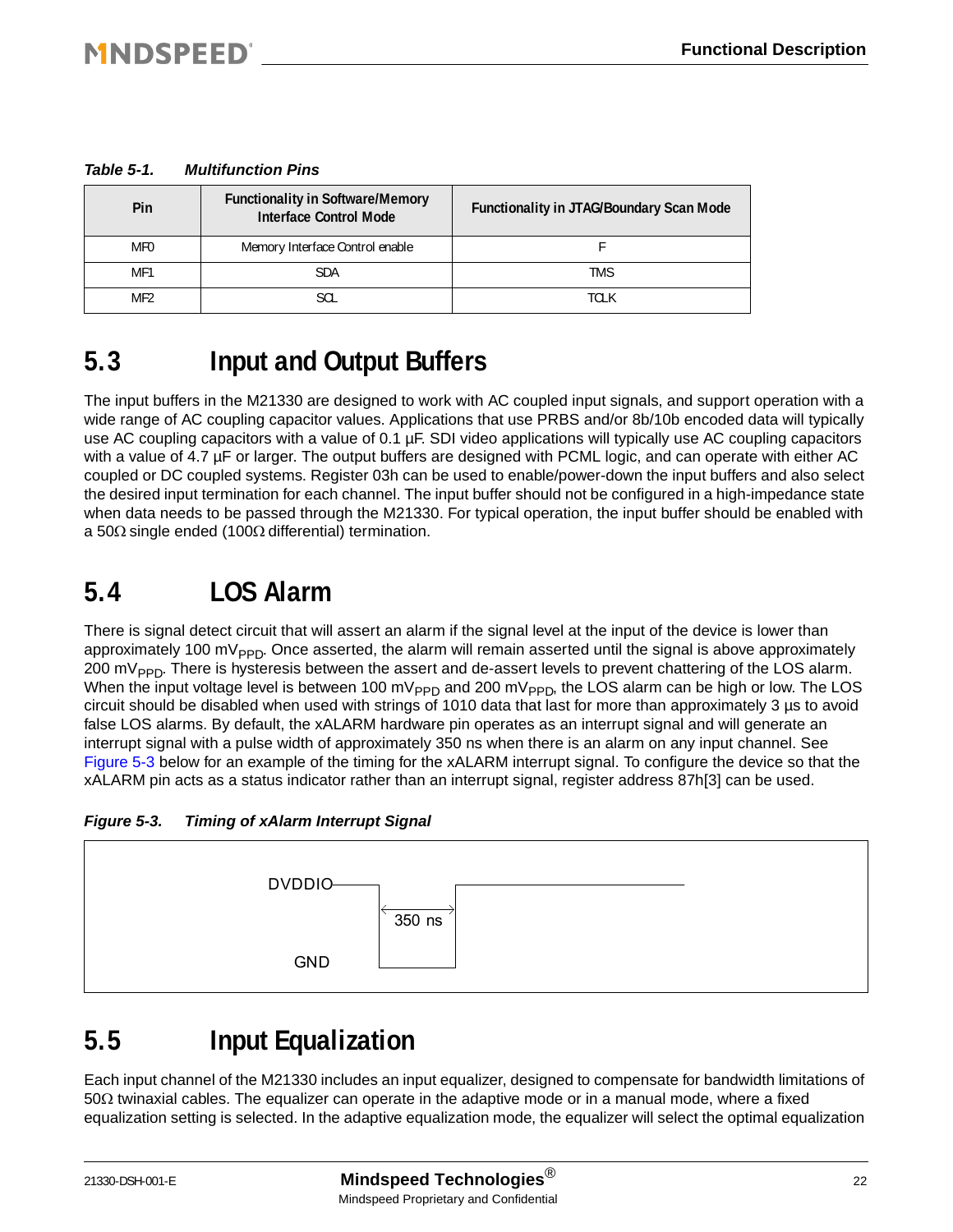setting for the cable/backplane type and length connected to the input. The input equalization is configured through register addresses 00h, 02h, 04h, and 05h.

### **5.6 Output De-emphasis**

Each output buffer of the M21330 includes a de-emphasis circuit that is manually configured by the user. There is approximately 6 dB of de-emphasis available, and the de-emphasis levels are selectable. The output de-emphasis is controlled through register addresses 06h, 07h, 08h, and 09h.

### **5.7 Electrical Idle Pass-through**

Some protocols, such as SATA/SAS and PCIe, define a third logic state at the common mode for transmission of an electrical idle level. In SAS/SATA systems, OOB signals such as COMRESET, COMWAKE, and COMSAS utilize burst and idle levels for communication. The M21330 is designed to pass the electrical idle (EI) through the device to support SATA/SAS and PCIe protocol requirements. When the EI feature of the M21330 is enabled, the device will detect and pass EI signals with minimal distortion of the signal. LOS should be set to "never squelch" when the EI circuit is enabled to allow the device to detect data bursts quickly after electrical idle periods that last longer than approximately 5 µs. The EI feature is enabled/disabled through register address 01h, and is disabled by default.

**Note:** If the M21330 is used in a PCIe application that requires support of the L0s power management state, contact your Mindspeed representative for details on using the device in this application.

# **5.8 Squelch**

To avoid random chattering of the output due to noise when there is no signal present at the inputs, the M21330 includes a squelch feature to automatically inhibit the output when there is a LOS alarm. This feature can be disabled if desired, and there is an option to inhibit to either logic H, logic L, or the EI common mode level on squelch. In addition to the automatic squelch feature, a manual squelch can be forced using register 0Bh. LOS should be set to "never squelch" when the EI circuit is enabled to allow the device to detect data bursts quickly after electrical idle periods that last longer than approximately 5 µs.

### **5.9 Operation in SDI Video Applications**

Pathological data patterns found in SDI digital video applications stress the control circuitry in the adaptive equalization loops of the M21330 and limit the equalization performance of the device. For this reason, the adaptive equalization of the M21330 should be disabled and the manual equalization mode of the device should be used in SDI video applications. With the M21330 in manual equalization mode, the device can pass pathological video data error-free for SD-SDI, HD-SDI, and 3G-SDI data rates. In addition to putting the device into manual equalization mode, the following register settings should be set in applications when the device is used with pathological video data patterns.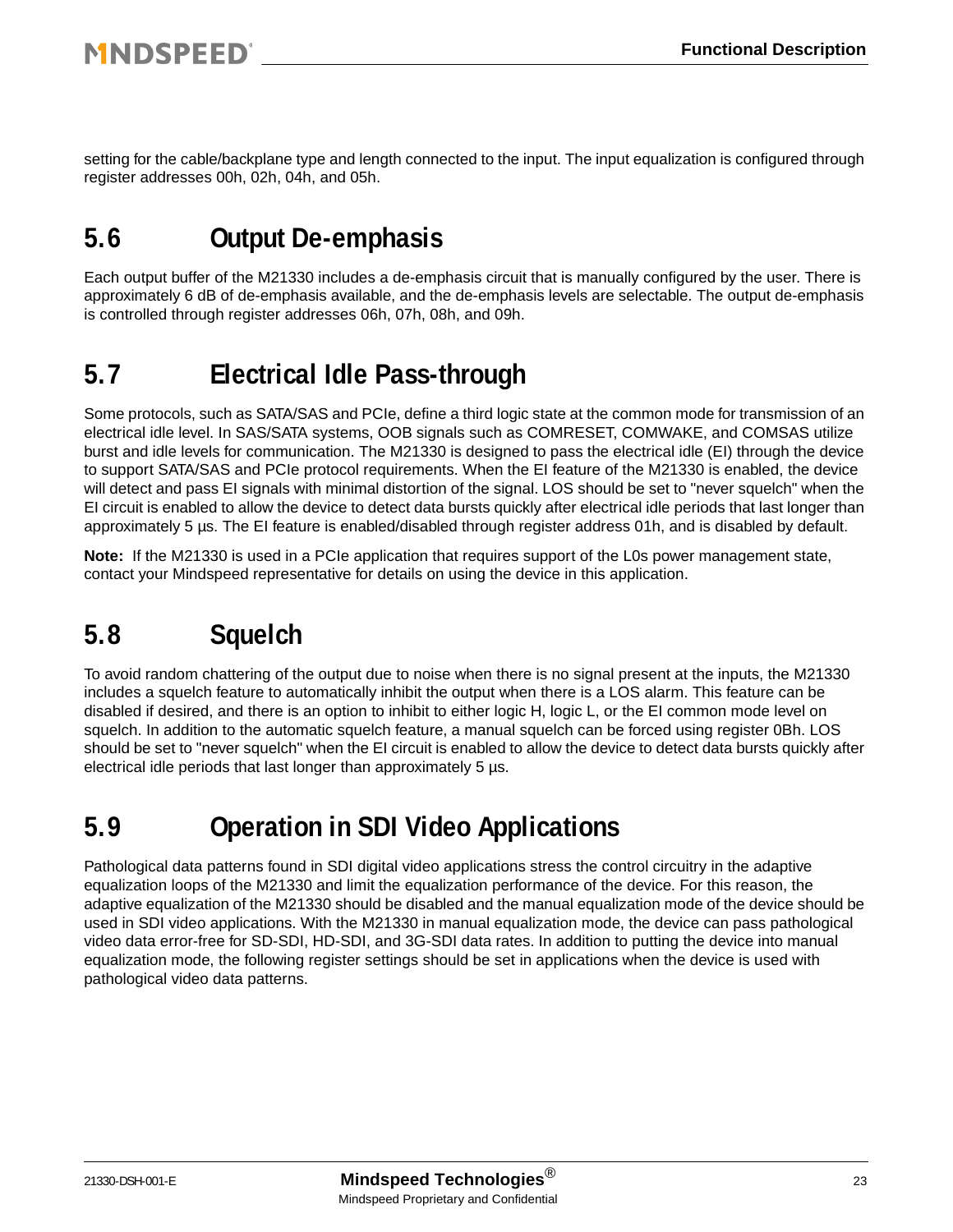### **MNDSPEED®**

| <b>Register Name</b>                            | Register<br><b>Address</b> | Default Value    | <b>Recommended Value</b>            | <b>Description</b>                             |
|-------------------------------------------------|----------------------------|------------------|-------------------------------------|------------------------------------------------|
| <b>Equalizer Configuration</b>                  | 02h                        | C <sub>O</sub> h | 40h                                 | Disable adaptive equalization                  |
| Input 1/0 Manual<br><b>Equalization Setting</b> | 04h                        | 77h              | Determined by the<br>system channel | Set manual equalization level                  |
| Input 3/2 Manual<br><b>Equalization Setting</b> | 05h                        | 77h              | Determined by the<br>system channel | Set manual equalization level                  |
| SDI Video Configuration A, Input 0              | 24h                        | 00h              | F <sub>0</sub> h                    | Increase low frequency gain                    |
| SDI Video Configuration A, Input 1              | 25h                        | 00h              | F <sub>0</sub> h                    | Increase low frequency gain                    |
| SDI Video Configuration A, Input 2              | 26h                        | 00h              | F <sub>0</sub> h                    | Increase low frequency gain                    |
| SDI Video Configuration A, Input 3              | 27h                        | 00h              | F <sub>0</sub> h                    | Increase low frequency gain                    |
| SDI Video Configuration B, Input 0              | 28h                        | 00 <sub>h</sub>  | 40h                                 | Enable manual setting of low<br>frequency gain |
| SDI Video Configuration A, Input 1              | 29h                        | 00 <sub>h</sub>  | 40h                                 | Enable manual setting of low<br>frequency gain |
| SDI Video Configuration B, Input 2              | 2Ah                        | 00 <sub>h</sub>  | 40h                                 | Enable manual setting of low<br>frequency gain |
| SDI Video Configuration B, Input 3              | 2 <sub>Bh</sub>            | 00 <sub>h</sub>  | 40h                                 | Enable manual setting of low<br>frequency gain |

*Table 5-2. Recommended Register Settings for SDI Video Applications*

For optimum performance with long strings of consecutive bits found in pathological patterns, 4.7 µF or larger value AC coupling capacitors should be used on the inputs and outputs of the M21330.

### **5.10 Control Options**

There are two control modes available for the M21330. To control using a two wire,  $I<sup>2</sup>C$  compatible programming interface, the device can be configured for Software Interface Control (SIC). The M21330 can also self configure from an external EEPROM when the Memory Interface Control (MIC) mode is selected. In addition to the three control modes, the M21330 also supports boundary scan through a JTAG port.

To select the control mode, configure the CTRLMODE and MF0 pins as shown:

| <b>Operating Mode</b>             | <b>CTRLMODE Pin</b> | <b>MFO</b> Pin |
|-----------------------------------|---------------------|----------------|
| Software Interface Control        |                     |                |
| Memory Interface Control (EEPROM) |                     |                |
| <b>Boundary Scan</b>              |                     |                |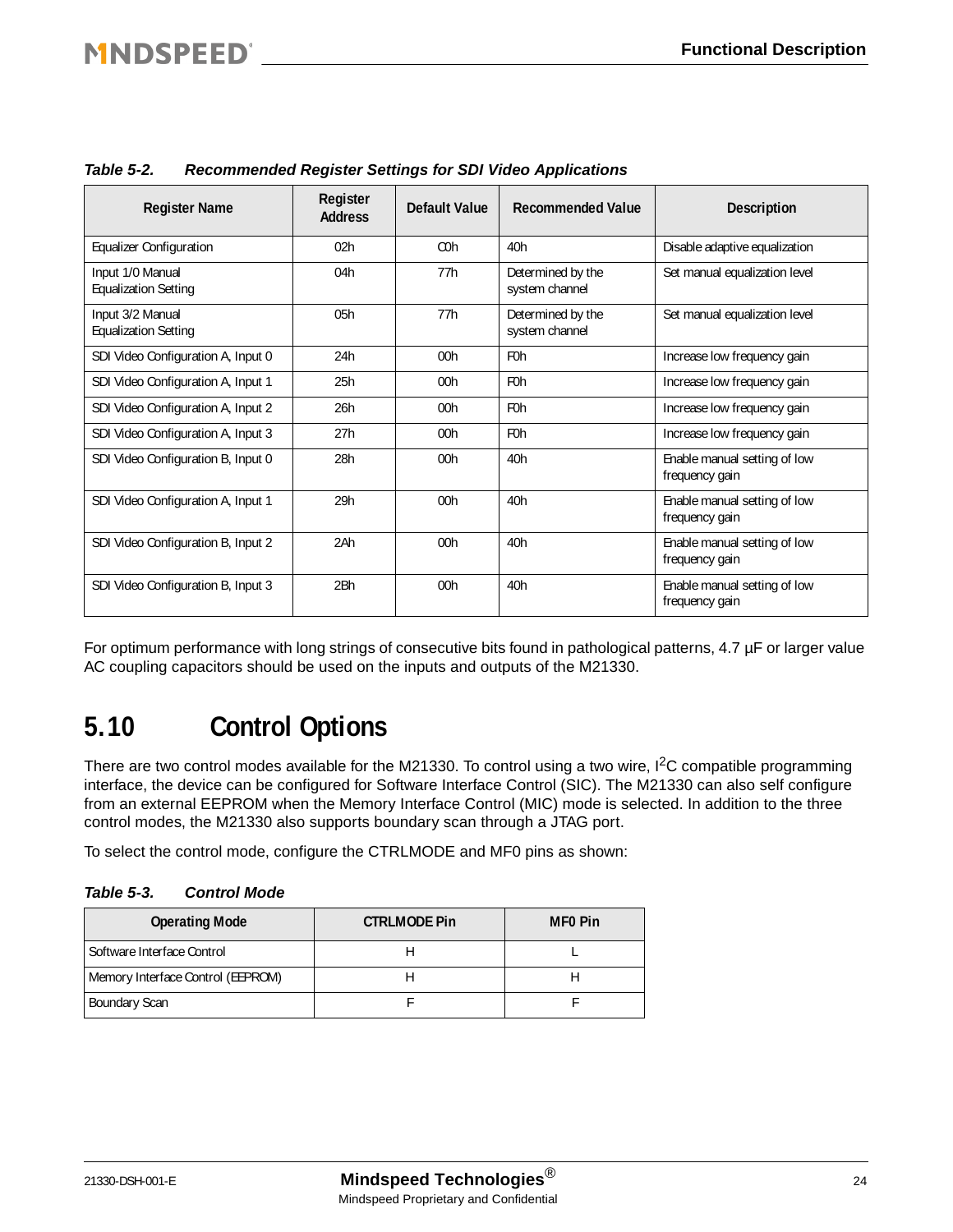### **5.11 Boundary Scan Operation**

In order to test external connections to and from the M21330, the device includes support for boundary scan through a JTAG port when configured for boundary scan mode. The device is put in this mode by setting MF0 = F and CTRLMODE  $=$  F. When the device is in boundary scan mode, the following pins are used for the JTAG port.

| <b>Pin Name</b> | <b>Pin Number</b> | <b>Functionality in</b><br><b>Boundary Scan Mode</b> |
|-----------------|-------------------|------------------------------------------------------|
| MF <sub>1</sub> |                   | <b>TMS</b>                                           |
| MF <sub>2</sub> |                   | <b>TCLK</b>                                          |
| tdi             |                   | TDI                                                  |
| TDO             |                   | TDO                                                  |

*Table 5-4. Boundary Scan Mode Functionality*

For the input pins, the M21330 supports AC-coupled interconnects with edge rates faster than 20 ns. The clock rate should be less than 10 MHz. The input scan cells are built as single-ended, self-referenced edge detectors, such that for a differential input two signals are created (allowing for independent testing of p/n connections). For the output pins, the scan signal is injected into the main signal path and will be driven out differentially (one digital signal is used per differential output). The scan signal is muxed in before the 4x4 crosspoint core, so if a particular crosspoint switch state is being used during the scan test, the scan signal will be switched as well.

### <span id="page-24-0"></span>**5.12 Software Interface Control Mode Operation**

With the M21330 configured for Software Interface Control (SIC) operation, the functionality of the M21330 is controlled through register settings. Refer to [Table 4-1](#page-11-0) for a full description of the registers available within the M21330. To access the registers, an  ${}^{12}C$  compatible, two-wire programming interface is available in the device. SDA is used for data transfer and is mapped to MF1 when the M21330 is configured for SIC operation. SCL is used for the clock signal and is mapped to the pin MF2 when the M21330 is configured for SIC operation. The two-wire device address is determined by the status of the pins ADDR[2:0]. The table below shows the address for each combination of settings for ADDR[2:0].

| Table 5-5. |  | <b>Two Wire Serial Device Address List</b> |  |
|------------|--|--------------------------------------------|--|
|------------|--|--------------------------------------------|--|

| ADDR[2:0] Setting | <b>7-bit Device address</b> |
|-------------------|-----------------------------|
| LLL               | 0100000                     |
| LLH               | 0100001                     |
| LHL               | 0100010                     |
| LHH               | 0100011                     |
| HLL               | 0100100                     |
| HLH               | 0100101                     |
| <b>HHL</b>        | 0100110                     |
| <b>HHH</b>        | 0100111                     |
| LLF               | 0101000                     |
| LHF               | 0101001                     |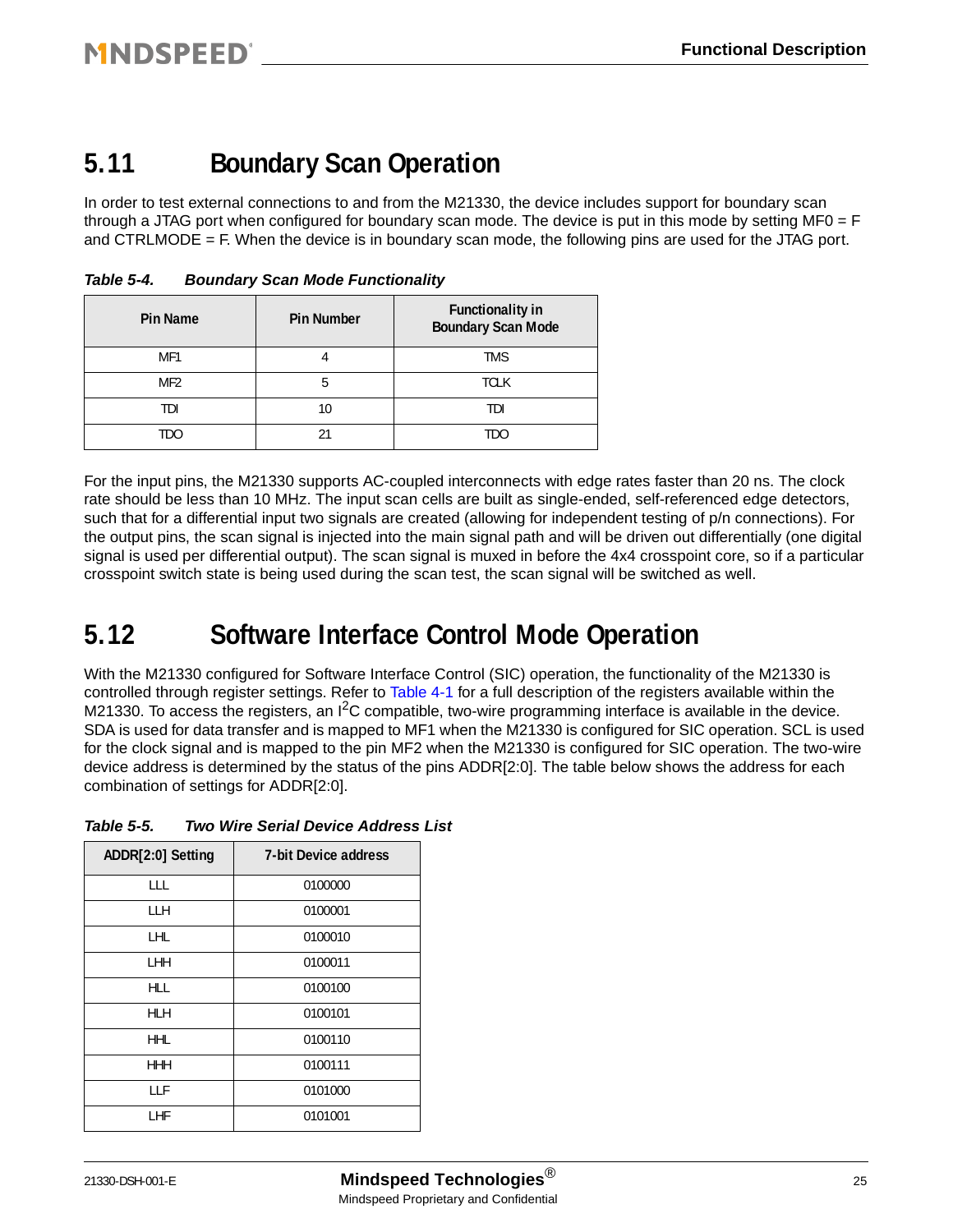## **MNDSPEED®**

| ADDR[2:0] Setting | <b>7-bit Device address</b> |
|-------------------|-----------------------------|
| HLF               | 0101010                     |
| <b>HHF</b>        | 0101011                     |
| LFL               | 0101100                     |
| LFH               | 0101101                     |
| HFL               | 0101110                     |
| <b>HFH</b>        | 0101111                     |
| <b>FLL</b>        | 0110000                     |
| FLH               | 0110001                     |
| FHL               | 0110010                     |
| <b>FHH</b>        | 0110011                     |
| LFF               | 0110100                     |
| HFF               | 0110101                     |
| <b>FLF</b>        | 0110110                     |
| <b>FHF</b>        | 0110111                     |
| <b>FFL</b>        | 0111000                     |
| FFH               | 0111001                     |
| FFF               | 0111010                     |

#### *Table 5-5. Two Wire Serial Device Address List*

The two wire programming interface is designed to drive 400 pF @ 100 kHz and 100 pF @ 400 kHz operation. During a write operation, data is latched into the M21330 registers on the rising edge of SCL during the acknowledge phase (ACK) of communication. Refer to the I<sup>2</sup>C bus specification standard for timing information that is applicable to the two-wire programming interface.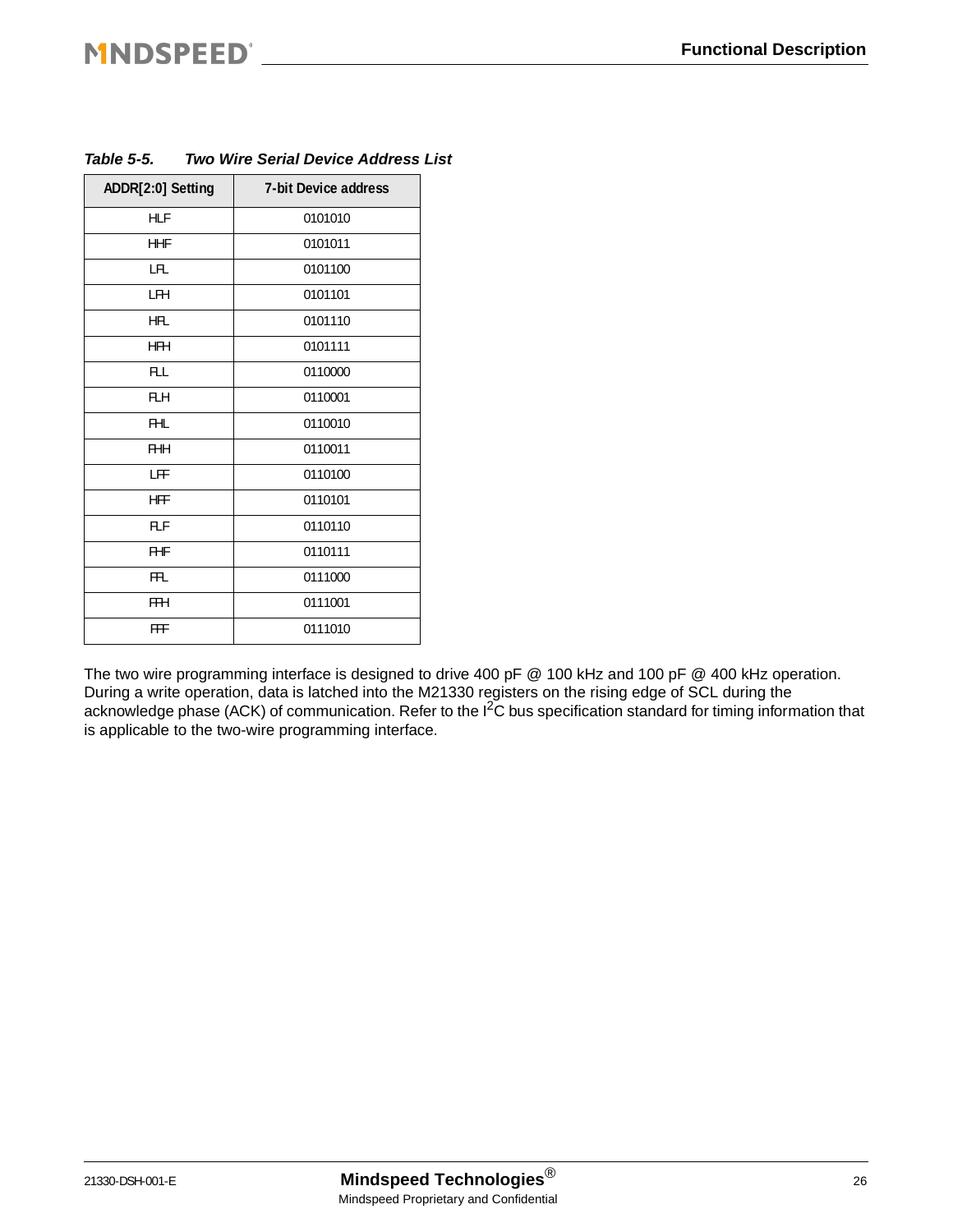### <span id="page-26-0"></span>**5.13 Memory Interface Control Mode Operation**

With the M21330 configured for Memory Interface Control (MIC) operation, a single M21330 device or an array of M21330 devices can self configure from a single EEPROM with a two wire serial programming interface upon device power up. After the M21330 has self configured, the device reverts to SIC operation to allow an optional host controller to modify the register settings of the M21330.

If the M21330 is configured for MIC operation at power up, the lead M21330 interface operates as a temporary two wire quasi-master operating at 100 kHz when downloading from external memory and 400 kHz when configuring other M21330 devices. In an array of M21330 devices, only one device should be configured for MIC operation, and subsequent devices in the array should be configured for SIC operation. All devices in an array will receive the same configuration. As a quasi-master, the M21330 will drive pin MICSTROBE low during power up to indicate that the self configuration is in process. When the M21330 device begins to self configure, it will read the contents of an external EEPROM and configure its registers accordingly. The expected EEPROM device address is 1010000b, and the M21330 quasi master device address should be set to 0100000b. The EEPROM should be powered up and stable before the M21330 is powered up in MIC mode to ensure that the automatic register download occurs without errors. Please refer to [Figure 5-2](#page-20-2) for the recommended power supply ramp up timing in MIC mode.

Register 1Fh is used to load the checksum seed value. The checksum seed value should be selected such that the 8 LSB of the sum of the register values from address 00h through 2Fh is equal to 2Eh. After the download from the EEPROM, the checksum value is computed and written into register address FCh. If the checksum value is equal to 2Eh, then this is recognized as a valid checksum and the quasi-master device will continue to program other device on the interface buss. If the checksum value is not equal to 2Eh, the quasi master device will repeat the download process and look for the correct checksum value up to 512 times before timing out. If the correct checksum value is not detected, the quasi-master device will not configure any additional devices on the interface bus, but the quasi-master will be programed with the contents of the EEPROM.

Register address 0Ch is used to identify the number of M21330 that will be self configured by the quasi master in MIC mode. When multiple M21330 devices are self configured in an array, the quasi master M21330 device will copy its register contents into other devices in the array sequentially using a 400 kHz interface bus. The devices in the array must have sequential programming addresses, starting with 0100000b for the quasi master device. After the last device in the M21330 has been configured, the pin MICSTROBE on the quasi master M21330 will be driven high, and the device will revert to SIC operation.

If the MIC mode is used in conjunction with an external host controller, the two wire interface on the host controller must not interrupt the programming buss while self configuration is taking place. This can be ensured by timing out the host controller for N x 0.8 seconds (N= number of M21330 devices in the self configure array), by monitoring the SDA/SCL buss for activity, or by monitoring the MICSTROBE pin on the quasi master device.

The device will issue a power on reset (POR) when  $V_{DDCORE}$  reaches approximately 0.8V during the power supply ramp. After the POR is complete, the device will poll the ADDR pins to determine which control mode the device is configured for. If the device is configured for MIC operation, it will attempt to communicate with the onboard EEPROM for register download immediately after the POR is complete. If there is no response from the EEPROM within approximately 3 ms after the POR is complete, the M21330 will stop trying to communicate with the EEPROM and the register download will fail. Please refer to [Figure 5-2](#page-20-2) for the recommended power supply ramp up timing in MIC mode.

[Figure 5-4](#page-27-1) below illustrates the connections necessary to self-configure three M21330 devices using MIC mode. The first M21330 device (quasi master) is configured for operation in MIC mode, and the other two devices (Slave #1 and Slave #2) are configured for SIC operation with consecutive programming addresses..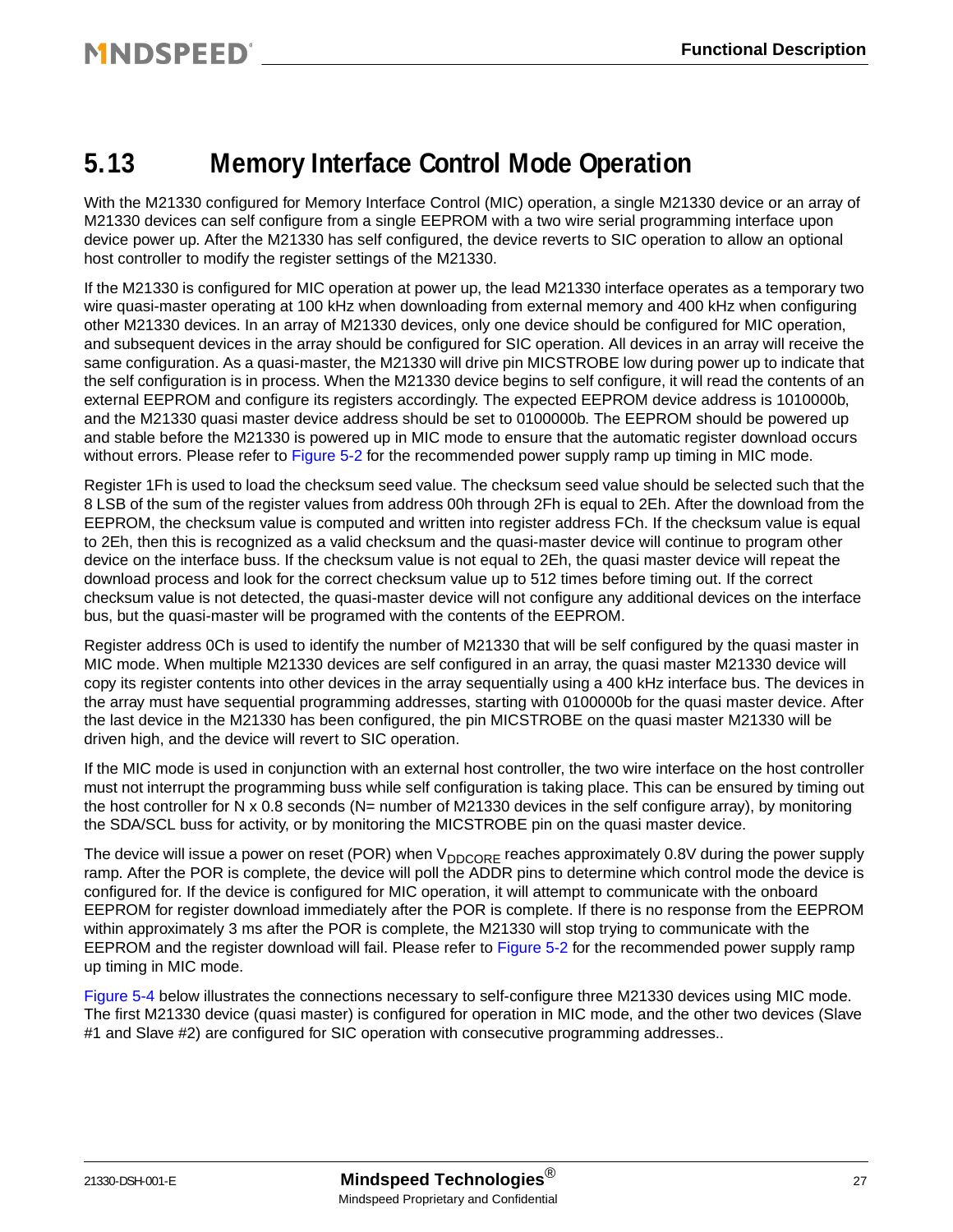### MNDSPEED®

<span id="page-27-1"></span><span id="page-27-0"></span>*Figure 5-4. M21330 MIC System Diagram*